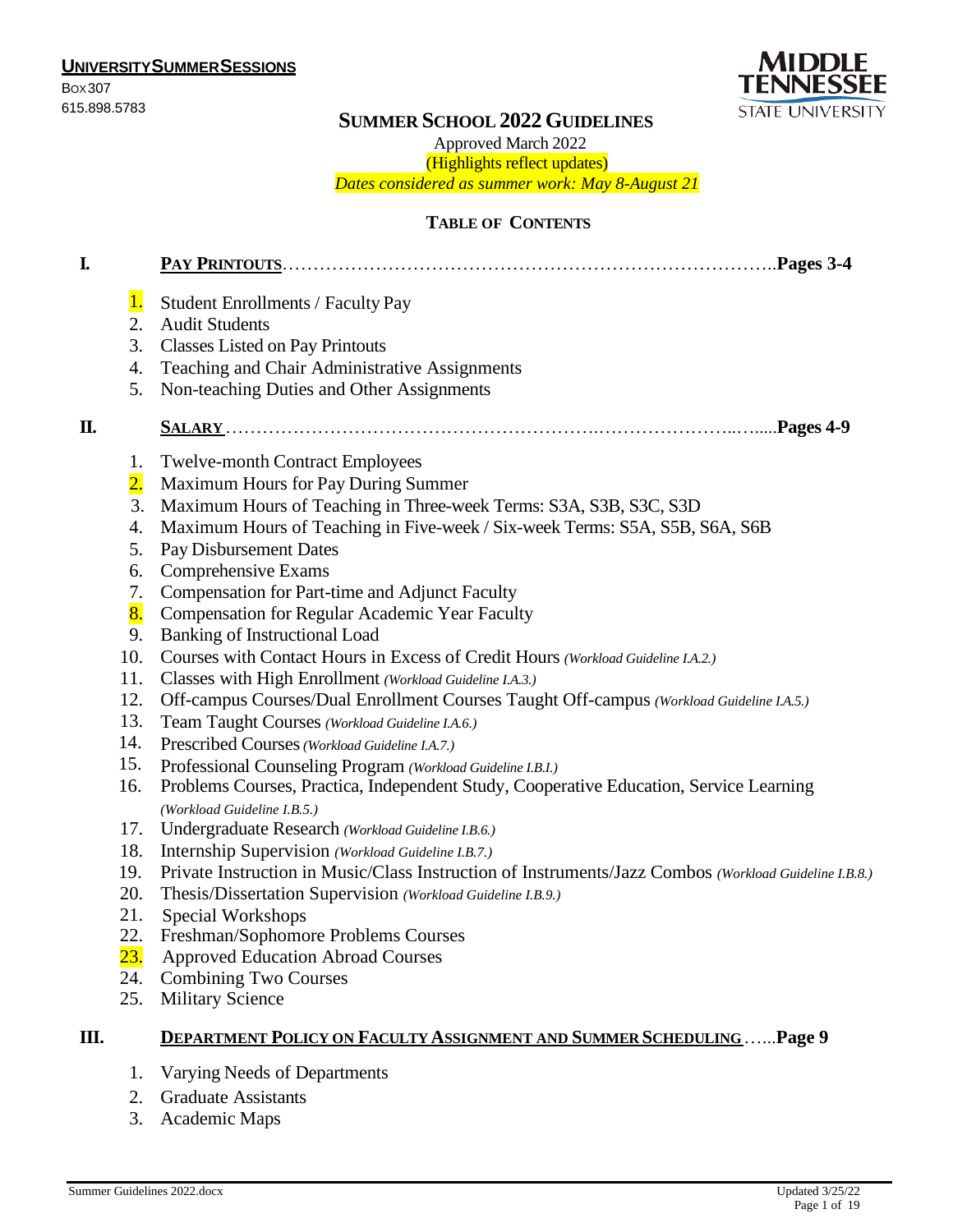| IV.   |                  |                                                                          |  |
|-------|------------------|--------------------------------------------------------------------------|--|
|       | 1.               | <b>First Class Meeting Date</b>                                          |  |
|       | 2.               | <b>Weekend Classes</b>                                                   |  |
|       | 3.               | <b>Exception from Standard Class Meeting Start Date</b>                  |  |
|       | 4.               | Workshops                                                                |  |
| V.    |                  |                                                                          |  |
|       | 1.               |                                                                          |  |
|       | 2.               | <b>Standard Class Meeting Times</b><br>Non-standard Class Meeting Times  |  |
|       | $\overline{3}$ . | Specifics of Standard Class Meeting Times                                |  |
|       | 4.               | Workshops and Standard Class Meeting Times                               |  |
|       | 5.               | Evening, Off-campus, and Weekend Classes                                 |  |
| VI.   |                  |                                                                          |  |
|       |                  |                                                                          |  |
|       | $1-2.$           | Duty Time                                                                |  |
|       | 3.               | <b>Substitute Chairs</b>                                                 |  |
|       | 4.               | <b>Compensation for Chairs</b>                                           |  |
|       | 5.               | <b>Maximum Compensation</b>                                              |  |
| VII.  |                  |                                                                          |  |
|       | 1.               | Minimum Enrollments by Course Level                                      |  |
|       |                  | <b>Maximum Class Size</b>                                                |  |
|       |                  |                                                                          |  |
|       | 2.<br>3.         |                                                                          |  |
|       | 4.               | Holidays<br><b>Off-campus Sections</b>                                   |  |
|       | 5.               | <b>Audit Students</b>                                                    |  |
|       | 6.               | <b>Course Cancelations</b>                                               |  |
|       | 7.               | Minimum Enrollment Exceptions / Prorated Pay                             |  |
| VIII. |                  |                                                                          |  |
| IX.   |                  |                                                                          |  |
|       |                  |                                                                          |  |
|       | 1.<br>2.         | Maximum Undergraduate Student Load<br>Overload for Undergraduate Student |  |
|       | 3.               | Maximum Graduate Student Load                                            |  |
|       | 4.               | <b>Overload for Graduate Student</b>                                     |  |
| X.    |                  |                                                                          |  |
| XI.   |                  |                                                                          |  |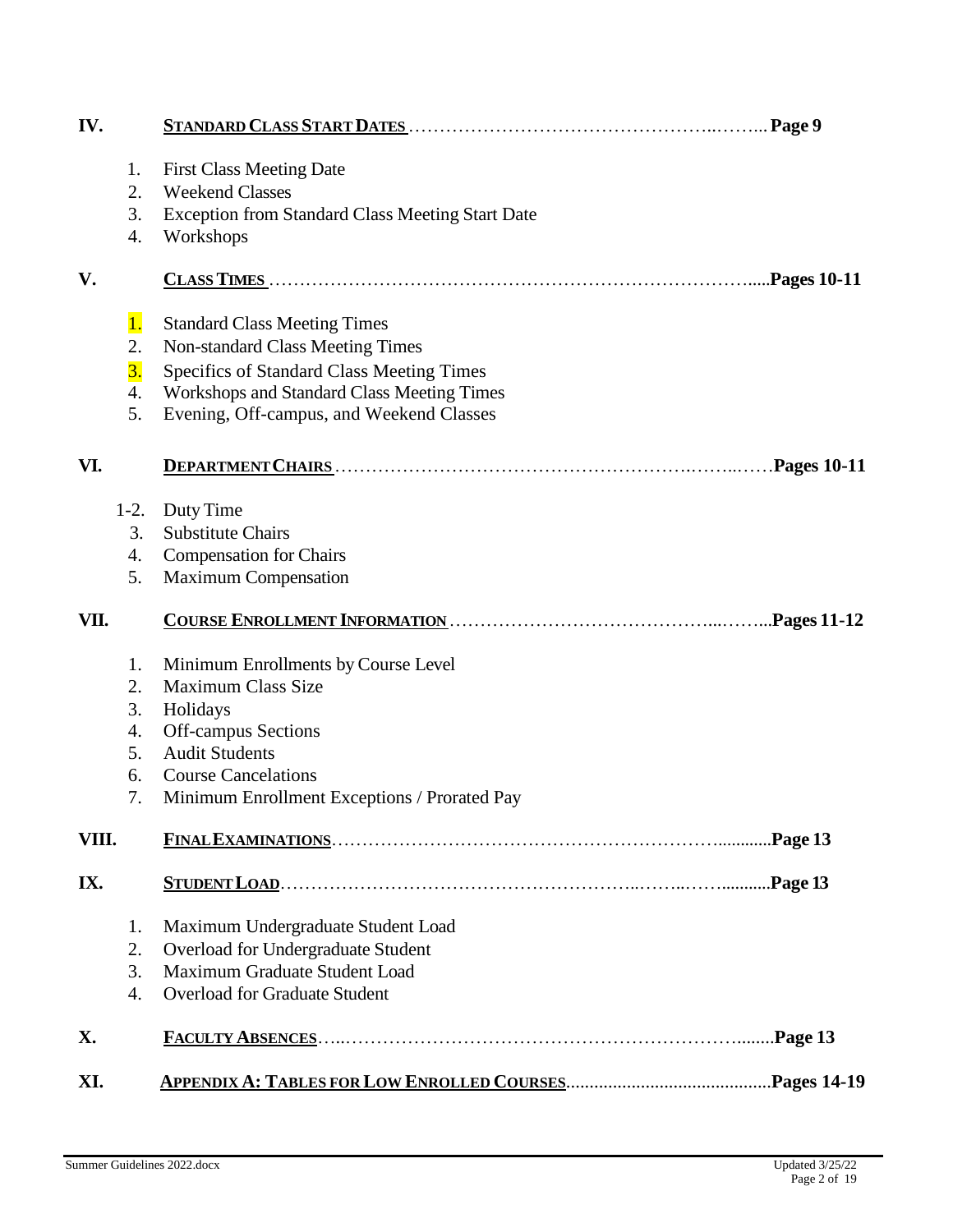

# **SUMMER SCHOOL 2022 GUIDELINES**

Approved March 2022

*Dates considered as summer work: May 8-August 21*

#### **SUMMER PARTS-OF-TERM DATES**

#### **SUMMER PAY DATES**

| <i>*since July 31 is Sunday</i> |  |
|---------------------------------|--|

# **I. PAY PRINTOUTS**

Pay printouts serve as official faculty contracts.

1. The student enrollment on the pay printout should be through the last day to add or register late for classes on PipelineMT for a particular part-of-term. *Faculty pay is calculated using this enrollment.*

| S3BJune 6-June 24Last Day: June 6    |  |
|--------------------------------------|--|
| S3CJune 27-July 15 Last Day: June 27 |  |
|                                      |  |
|                                      |  |
|                                      |  |

2. Audit students who do not pay tuition and fees do not count toward minimum class enrollment or for pay purposes.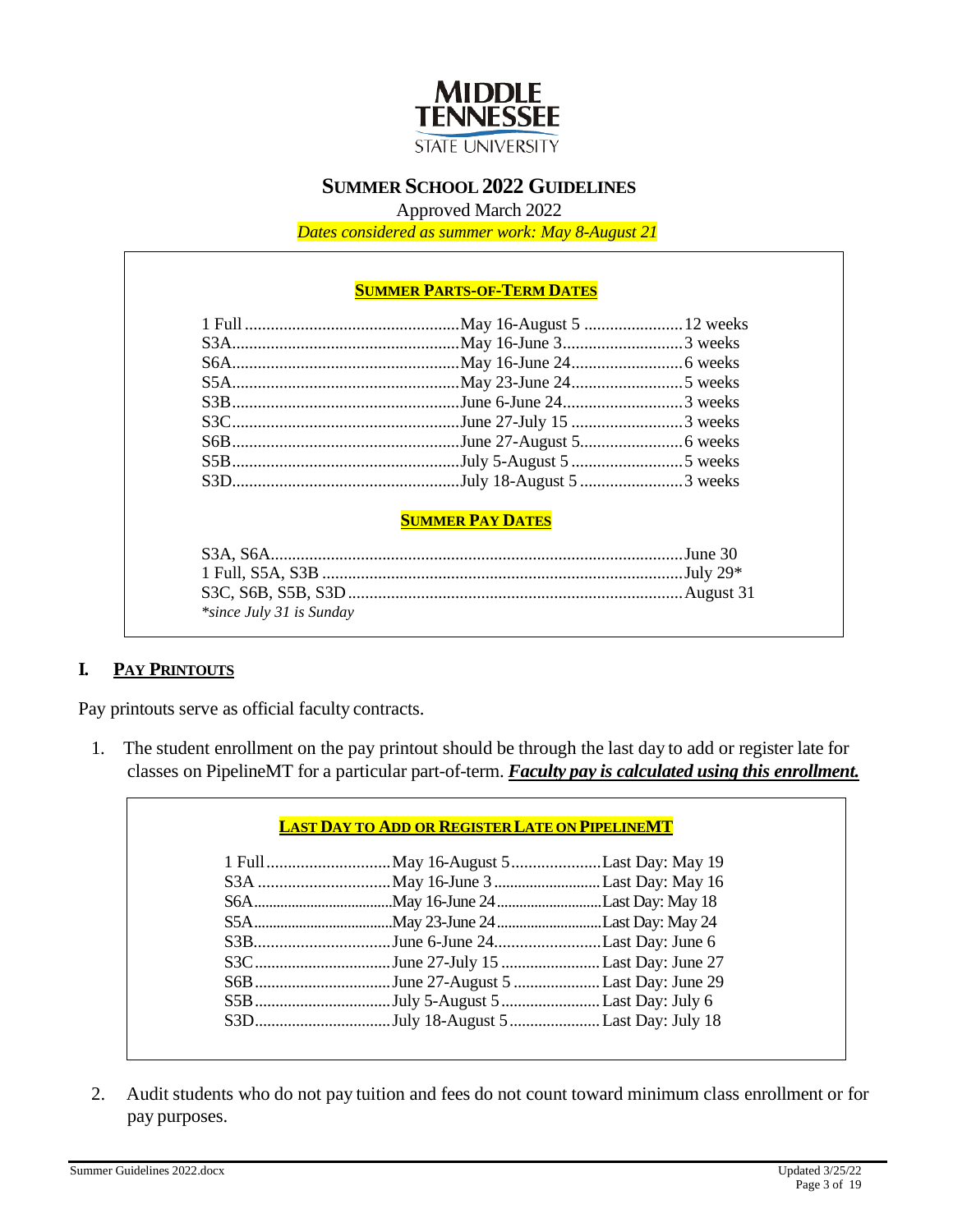- 3. All uncanceled classes that have students enrolled appear on the pay printout.
- 4. Only pay to faculty for summer teaching and to department chairs for chair administration appear on the pay printout.
- 5. Pay for non-teaching duties and other assignments should not be included on the pay printout. Pay for such assignments should be submitted on a PEF (Personnel Event Form) and routed through appropriate channels. Include explanations of such assignments in the remarks section of the PEF.

# **II. SALARY**

- 1. Twelve-month contract employees or others who are paid from a source other than the summer school budget may not earn additional pay from the summer school budget without approval from the dean of the college, the dean of University College, and the provost for Academic Affairs. It is the responsibility of the department chair to alert the dean of the college of such persons.
- 2. A regular academic year (nine- or ten-month) faculty member may not be paid more than eight semester hours or the equivalent (25% of the preceding academic year's salary) during the summer for teaching, chair duties, and/or other internally funded projects (MT-IGO awards (formerly FRCAC), extra compensation for other work during the summer, etc.) without approval from the dean of University College.

By exception from the dean of University College, a regular academic year (nine- or ten-month) facultymember may be paid for teaching nine semester hours or the equivalent (28.125% of the preceding academic year's salary) during the summer as provided in [MTSU Policy 221 Faculty](https://www.mtsu.edu/policies/academic-affairs-institution-and-faculty/221.php)  [Compensation during Summer Session.](https://www.mtsu.edu/policies/academic-affairs-institution-and-faculty/221.php)

Nine hours is the maximum load, by exception from the dean of University College, for a faculty member unless that faculty member serves under externally sponsored contracts for research or other professional services during the early-May through late-August summer months. In this case, the facultymember may be paid up to 10.6656 semester hours (with compensation not to exceed the equivalent of 11.11% per month of his/her preceding academic yearsalary with a maximum limit of 33.33% of his/her preceding academic year salary).

- 3. A facultymember may not teach more than one course totaling up to four hours during a three-week term (S3A, S3B, S3C, S3D). Any exception must be approved by the dean of University College.
- 4. A faculty member may not teach more than two courses totaling up to eight hours during a fiveweek term (S5A, S5B) or a six-week term (S6A, S6B). Any exception must be approved by the dean of University College.
- 5. Pay for the S3A and S6A terms is disbursed at the end of June. Pay for the 1 Full, S3B, and S5A terms is disbursed at the end of July. Pay for the S3C, S3D, S5B, S6B terms is disbursed at the end of August. Pay for faculty teaching education abroad courses--approved by the department, the Office of Education Abroad, and the vice provost of International Affairs--in an MTSU Signature Program, or in the CCSA Program is disbursed either at the end of June, July, or August depending upon the begin/end dates of the courses within those programs.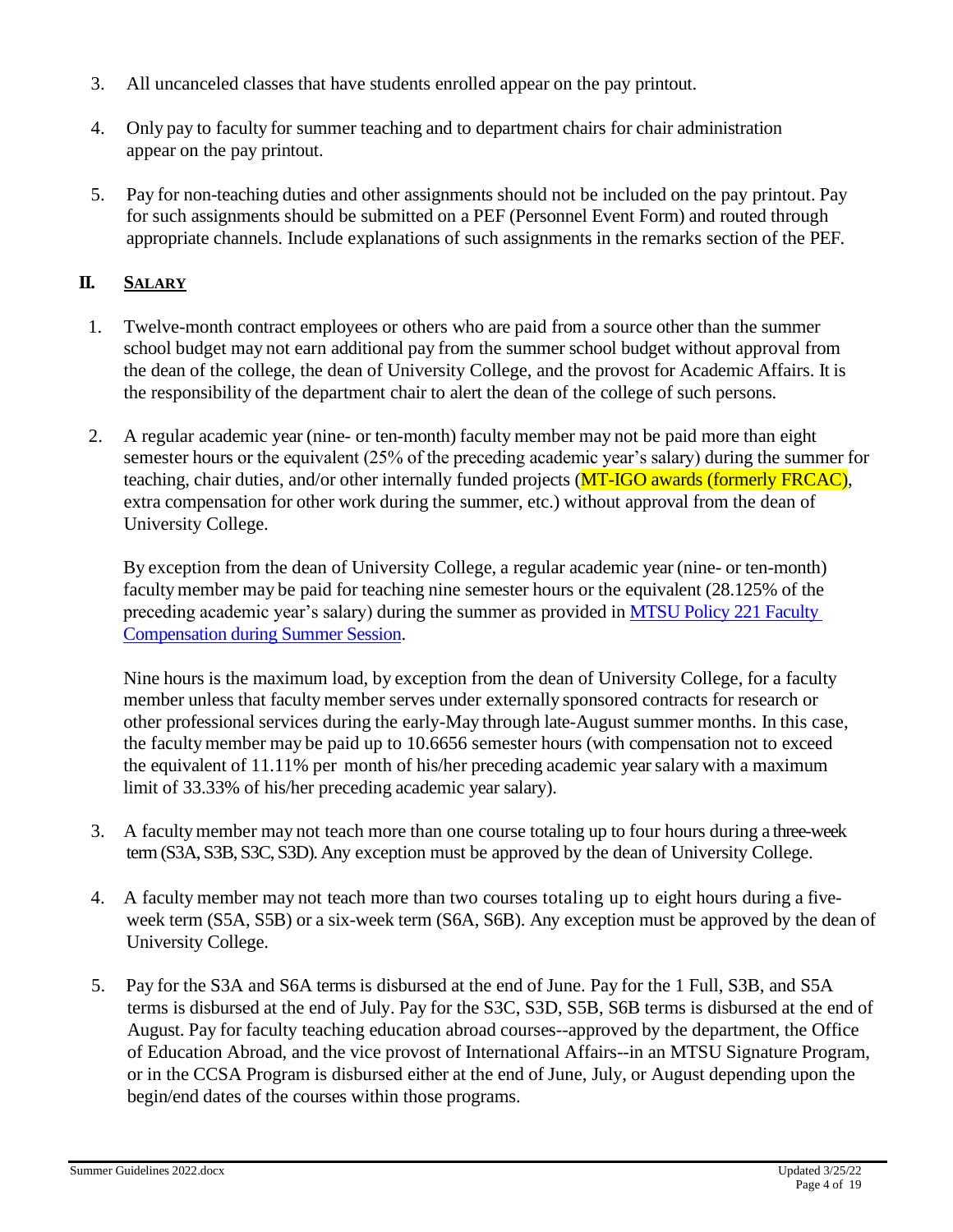- 6. Comprehensive exam courses are listed on the pay printout. There is no pay for these courses.
- 7. Compensation for teaching summer courses (non-independent study type) for part-time and adjunct faculty per [MTSU Policy 222 Adjunct Faculty Compensation](https://www.mtsu.edu/policies/academic-affairs-institution-and-faculty/222.php) is at a *flat rate of \$800 per workload unit.*
- 8. Compensation for teaching summer courses (non-independent study type) for regular academic year faculty per [MTSU Policy 221 Faculty Compensation during Summer Session](https://www.mtsu.edu/policies/academic-affairs-institution-and-faculty/221.php) follows:

REGULAR ACADEMIC YEAR FACULTY PAY SCHEDULE

Pay = Academic Year Salary x Workload Units (WU) of Course x 3.125%

Example: Professor Z's regular academic yearsalary is \$50,000 and he/she teaches six workload units. Pay to Professor Z is  $$50,000 \times 6 \times 0.03125 = $9,375.00$ .

Exceptions for regular summer courses (non-independent study type) with less than minimum course enrollment (6, 8, 10, or 15 students) may be granted if approved by the chair, the dean of the college, and the dean of University College when there are *overriding student reasons* for the exceptions.

All approved low enrolled courses will be prorated using the prorate formula below  $(ATS = Academic$ Year Salary):

```
Pay = (AYS x WU x 0.03125) x (Actual Enrollment / Minimum Enrollment Required)*
```
*\*This pay formula is not applicable to independent study type courses (reference Items 15-20).*

# **Reference the tables in Appendix A beginning on Page 14.**

The facultymember may not receive compensation greater than what would be awarded if the course meets minimum enrollment.

The cutoff date for enrollment used to determine faculty compensation is the *last day* students can add or register late for classes on PipelineMT for a particular part of term. No adjustments in enrollment are made for those students who add/drop after these dates. These dates/parts of term follow for Summer 2022:

| S3CJune 27-July 15Last Day: June 27  |  |
|--------------------------------------|--|
| S6BJune 27-August 5Last Day: June 29 |  |
| S5BJuly 5-August 5 Last Day: July 6  |  |
|                                      |  |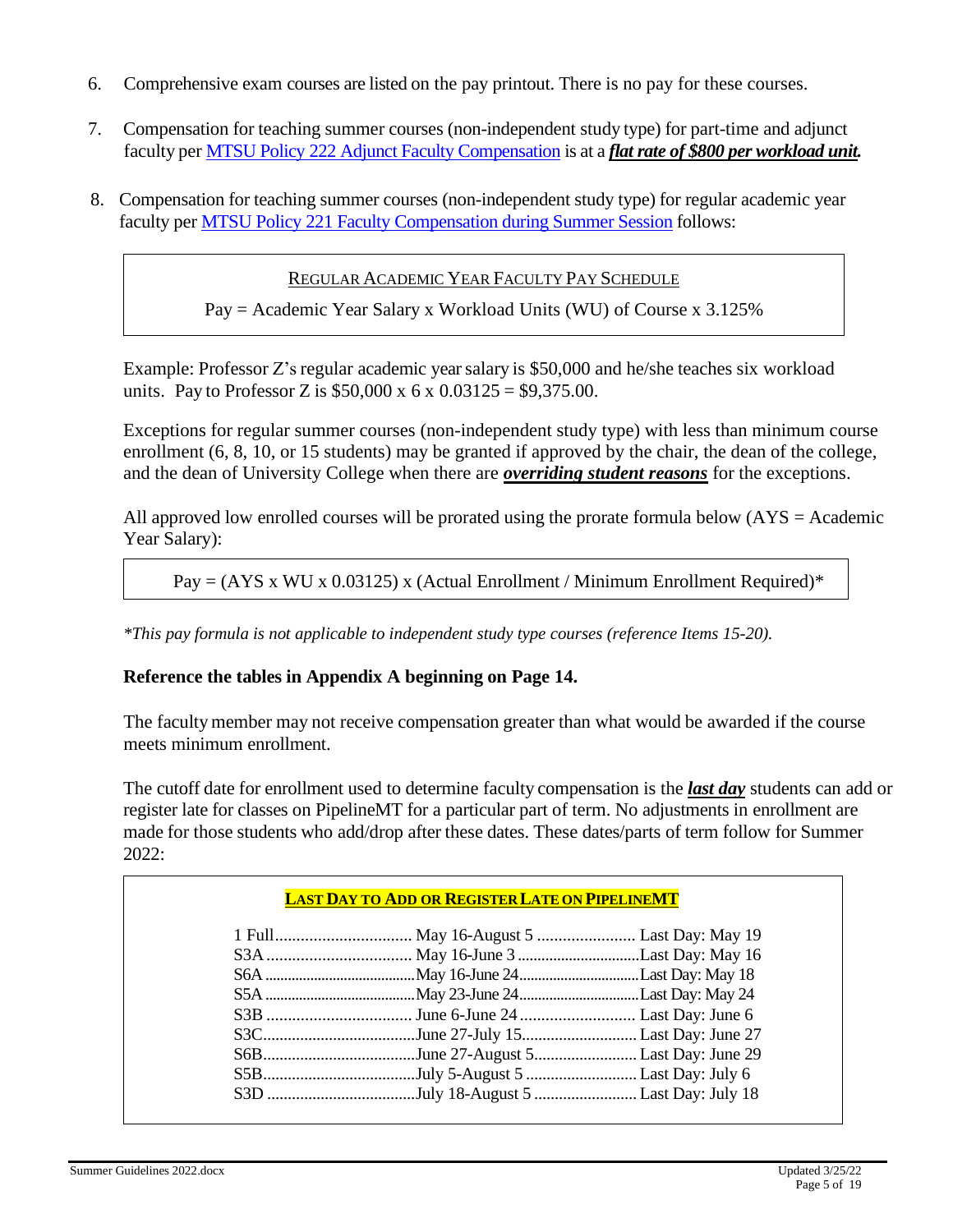- 9. Banking of instructional load is not allowed in the summer.
- 10. **Courses with Contact Hours in Excess of Credit Hours** (Faculty Workload Guideline Fall 2018 I.A.2.): For courses in which contact hours are greater than credit hours, such as lab, nursing clinical and studio courses, additional WU (Workload Unit) *may* be awarded when it can be demonstrated by the department chair/director that additional contact hours (CH) truly require greater effort on the part of the faculty member. To adjust the WU of a faculty member teaching such a course, the number of contact hours in excess of the credit hours *may* be multiplied by a factor of 0.5 and then added to the credit hour value of the course. For example, a three-credit hour lab/studio course meets for six contact hours each week. The three additional contact hours exceeding credit hours may be multiplied by a factor of 0.5 and then added to the credit hour value of the course as shown below:

*6 contact hours – 3 credit hours = 3 excess hours x 0.5 factor = 1.5 + 3 credit hours = 4.5 WU*

For classes that **require** additional field-based work of at least twenty-four (24) contact hours in addition to the on-campus contact hours, the department chair/director may provide up to one (1) additional WU.

11. **Classes with High Enrollment** (Faculty Workload Guideline Fall 2018 I.A.3): Since the teaching of a large undergraduate enrollment class (minimum of 50 students) may require increased faculty time and effort, depending on pedagogical methods employed, the department chair/director may approve additional credit for such teaching, weighing such variables as additional preparation required, increased numbers of papers to be read, outside of class assistance provided to students, as well as the amount of assistance available from a teaching assistant(s) or other staff. Not all classes lend themselves to large sections. Where additional credit is warranted, factors greater than one may be used as multipliers. The **maximum multiplier** a chair/director may use for large enrollment/non-traditional pedagogy courses is 2.0. Standardized multipliers for recognizing large undergraduate courses with additional WU are as follows:

$$
50-59 = 1.4
$$
  

$$
60-69 = 1.6
$$
  

$$
70-79 = 1.8
$$
  

$$
80 + 2.0
$$

Based on discipline best practices, courses at the 6000/7000 level will not receive additional WU based on class size.

- 12. **Off-campus Courses/Dual-enrollment Courses Taught Off-campus** (Faculty Workload Guideline Fall 2018 I.A.5.): The time involved in driving to and from off-campus sites, setting up unfamiliar classrooms, and counseling students may add appreciably to the normal workload of teaching the course on-campus. If the distance traveled and other conditions attending the delivery of an offcampus course justify it, the department chair/director *may* award up to a maximum of 1.25 times the credit of the course for a course taught greater than 25 miles from campus. A second course taught off-campus on the same day and at the same site would not qualify for additional credit. For dual enrollment courses taught off-campus, the department chair/director *may* award up to a maximum of 1.25 times the credit of the course for a course regardless of the distance from campus.
- 13. **Team Taught Courses** (Faculty Workload Guideline Fall 2018 I.A.6.): For courses taught by more than one instructor, the WU will be divided between the instructors according to the effort expended. In cases where both instructors are in the classroom at the same time throughout the semester and the course is interdisciplinary, the provost *may* grant, as an exception, full teaching credit to each faculty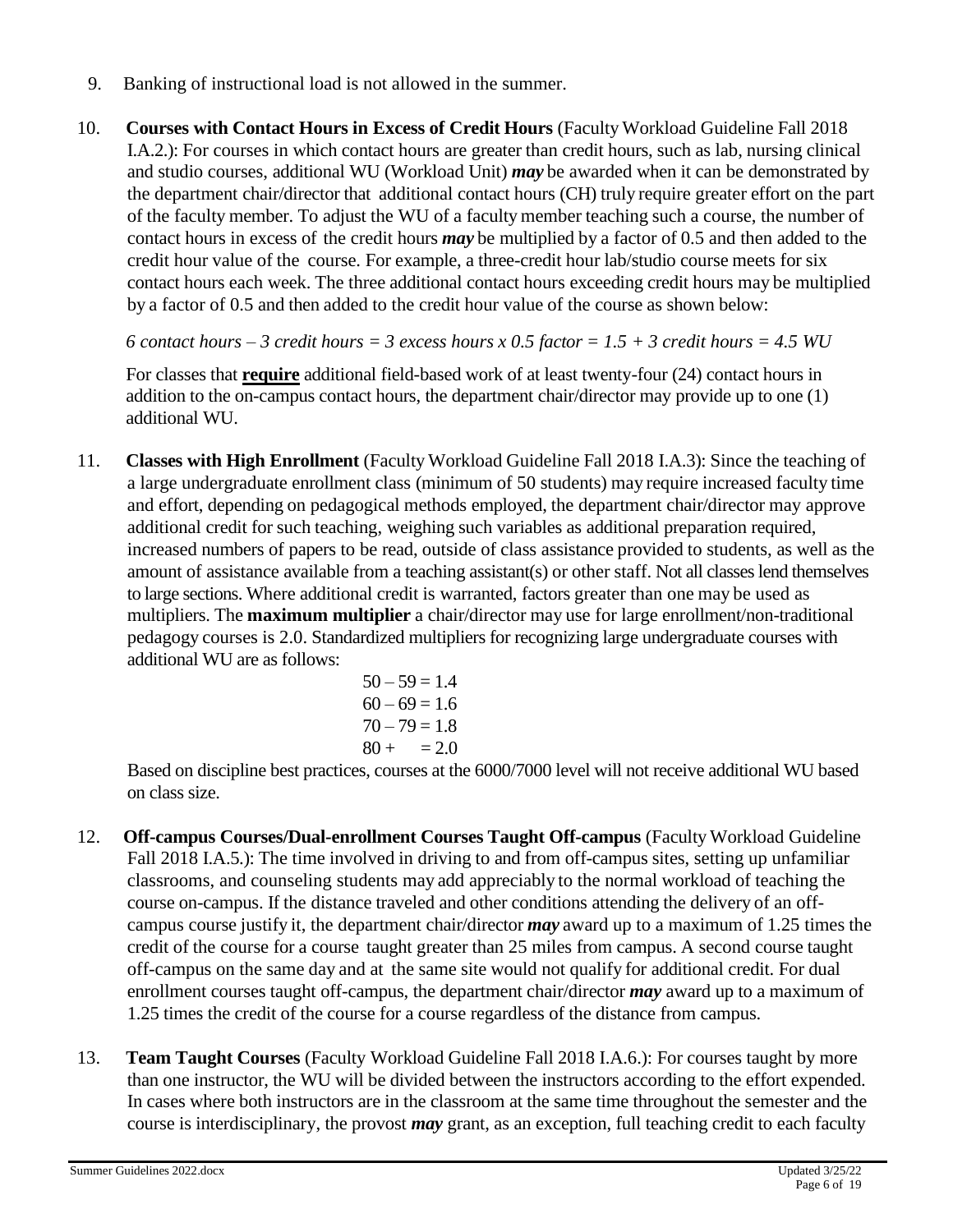member. In this case, an exception must be requested through the college dean to the provost in advance of the applicable term.

Turn teaching is permissible where multiple faculty take turns teaching parts of a course (e.g., five professors each teach three weeks of a course). Faculty receive WU or compensation for only that portion of the course taught.

- 14. **Prescribed Courses** (Faculty Workload Guideline Fall 2018 I.A.7.): For prescribed courses (K courses), additional WU may be granted if the course contact hours/lab components warrant an adjustment using the factors described in Item 10 above: Courses with contact hours in excess of credit hours (Faculty Workload Guideline Fall 2018 I.A.2.). All prescribed courses will be adjusted using this method.
- 15. **Professional Counseling Program** (Faculty Workload Guideline Fall 2018 I.B.1.): For the professional counseling program practica/internships (COUN 6270; COUN 6540; COUN 6920; COUN 6930), a faculty member may be allowed 0.75 WU for each student assigned, i.e., supervision of four counseling practicum or internship students would be equivalent to a three (3) WU assignment.
- 16. **Problems Courses, Practica, Independent Study, Cooperative Education, Service Learning** (Faculty Workload Guideline Fall 2018 I.B.5.): Courses which do not lend themselves to traditional classroom or laboratory methods but which must be taught in an individual, tutorial, or consultative manner may be credited to the facultymember on the basis of 0.1 WU for each undergraduate student credit hour (SCH) and 0.2 WU for each graduate student credit hour (SCH). In no case will the individual instruction in a single course generate more teaching load credits than if the course was taught as a regularly scheduled, organized course. Note

Student credit hour (SCH): course credits multiplied by the number of students enrolled in the course.

- 17. **Undergraduate Research** (Faculty Workload Guideline Fall 2018 I.B.6.): Faculty leading undergraduate research classes may be provided with 0.2 WU for each student credit hour (SCH).
- 18. **Internship Supervision** (Faculty Workload Guideline Fall 2018 I.B.7.): Faculty supervising internship classes should be provided 0.1 WU for each student credit hour (SCH) not to exceed 3 WU per course section, regardless of the credit hour value of the course.
- 19. **Music: Private Instruction in Music/Class Instruction of Instruments/Jazz Combos** (Faculty Workload Guideline Fall 2018 I.B.8.):

# a. **Private Instruction:**

Courses providing private instruction in music *will provide* 0.33 WU per one-half hour of instruction or 0.33 WU for each enrolled student. Courses providing private instruction in music will provide 0.67 WU per one hour of instruction or 0.67 WU for each enrolled student. For junior and partial senior recital courses (MUAP 3800 and 4800), a facultymember is provided 0.17 WU per student. For the senior recital course (MUAP 4900), a faculty member is provided 0.34 WU per student. For the graduate recital course (MUAP 6670), a facultymember is provided 0.67 WU per student.

b. **Class Instruction of Instruments (includes Piano with 6 to 10 students, Guitar with 6 to 20 students, and Voice with 6 to 15 students):**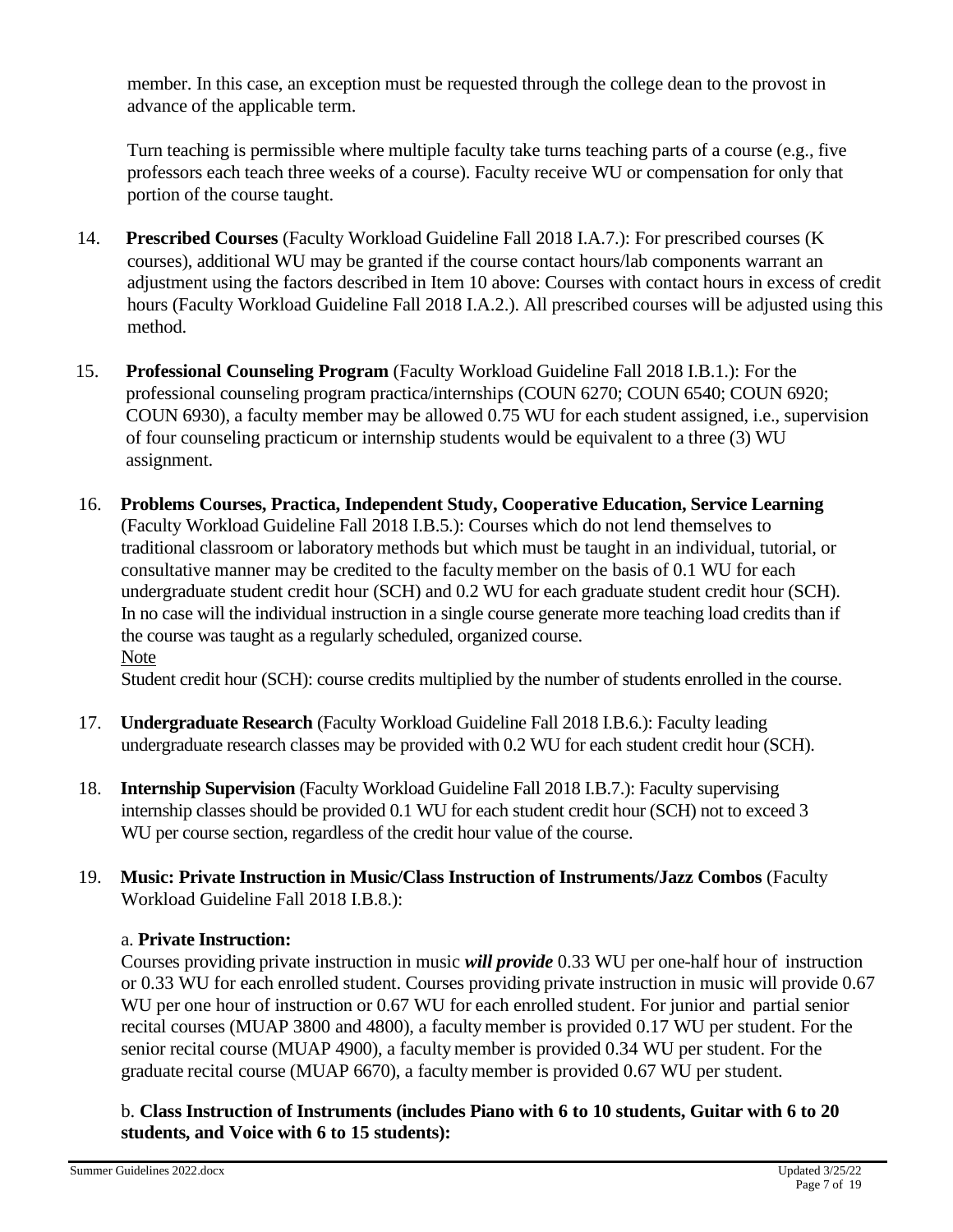One credit hour courses designed to provide individualized instruction in applied music in a group setting with six or more students, particularly for beginning and intermediate students, and meeting for two contact hours will be calculated for workload purposes as no more than two adjusted WU.

# c. **Jazz Combos:**

Small jazz ensemble courses with four to eight students awarding one hour of credit will be calculated as two adjusted WU in recognition of the preparatory, rehearsal, and performance work required of the faculty member.

20. **Thesis (6640)/Dissertation (7640) Supervision** (Faculty Workload Guideline Fall 2018 I.B.9.): Graduate thesis or dissertation supervision shall be provided WU credit only to the chairperson of the thesis or dissertation committee. WU credit should be provided at the rate of 0.3 WU per thesis student credit hours (SCH) and 0.4 WU per dissertation student credit hours (SCH) depending on the amount of time required by the faculty member for the individual student. Department chairs/directors should monitor individual student progress to limit faculty WU to no more than three (3) WU total for thesis supervision of one master's student or five (5) WU for dissertation supervision of one doctoral student over time.

# Note

No additional reassigned time will be provided upon the successful completion of the thesis/dissertation.

- 21. Any pay to a facultymember for supervising a workshop where the instruction is not primarily provided by the facultymember must be approved by the department chair, the dean of the college, and the dean of University College.
- 22. No problems courses are allowed at the freshman or sophomore level.
- 23. For Summer 2022, a faculty member who teaches an education abroad course--approved by the department, the Office of Education Abroad, and the vice provost of International Affairs--in an MTSU Signature Program or in the CCSA Program will receive compensation at the summer rate of pay for one course provided the course meets a minimum enrollment of eight MTSU students.

If a faculty member is teaching two approved education abroad courses as part of the same program and each course meets the minimum of eight MTSU students enrolled, that faculty member will receive compensation at the summer rate of pay for each course.

Only course(s) that are set up as "study abroad sections" using the procedures provided by the Office of Education Abroad will be eligible towards faculty pay. Only MTSU education abroad students who are enrolled in these "study abroad sections" will count towards the minimum enrollment of eight.

All enrolled MTSU education abroad students must fully participate in the education abroad program, including completing all Office of Education Abroad policies and student application procedures, attending the mandatory orientation, and being present for all in-country itinerary activities set by the faculty leader in order to count towards the minimum enrollment of eight.

The MTSU Signature and CCSA courses are included in the faculty member's teaching load and count toward the faculty member's summer instructional pay cap.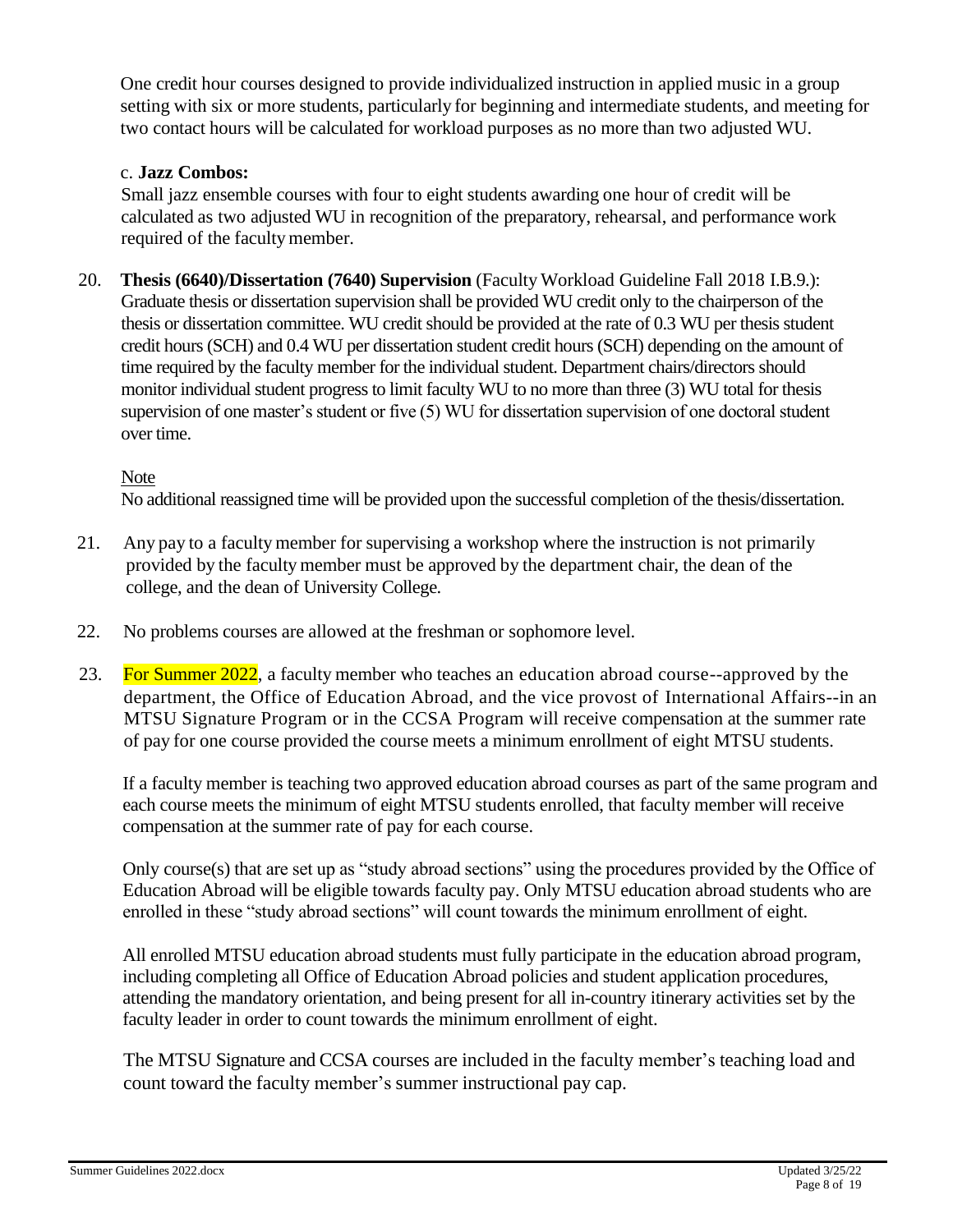With approval of the respective chair, dean, and vice provost of International Affairs, a faculty member may receive prorated pay with an approved enrollment of six or seven students for approved education abroad courses. Approval must be sought and obtained prior to the start of the MTSU program.

- 24. Two classes taught at the same hour by the same professor must be combined to equal one class for pay purposes. A person may not be paid for more than one class when two classes are combined.
- 25. Military Science courses are shown on the pay printout; there is no pay for these from the University.

# **III. DEPARTMENT POLICY ON FACULTY ASSIGNMENTAND SUMMER SCHEDULING**

- 1. Because of varying needs, situations, and qualifications within each department, specific policies concerning assignment of summer school teaching loads, curriculum offering, and other summer school affairs should be determined within and by members of that department, subject to review by the dean of the college and the dean of University College. Since decisions on summer school assignment affect all faculty, all full-time faculty should be allowed to participate in the decision-making process (i.e., have input, ask questions, and have voting rights). When budgets are constrained to disallow full teaching loads to all faculty desiring such loads, full-time faculty should get the opportunity to teach a course before adjuncts (in or outside of said department). An annual department review of summer school policies, procedures, course offerings, and teaching assignments is strongly suggested.
- 2. Graduate assistants are not employed in the summer unless regular faculty members are not available.
- 3. Summer courses listed in academic maps should be offered.

# **IV. STANDARD CLASS START DATES**

- 1. The first class meeting of a course should be scheduled to coincide within the first week of the summer part-of-term in which the course is scheduled. This requirement may be satisfied by having a brief meeting with students enrolled in the course either in person or online during the first week of the summer part-of-term in which the course is scheduled. Prior to the first class meeting, faculty should communicate the schedule of class meetings and, if possible, the syllabus. The class meeting dates and other expectations can be listed with the course information in the online course schedule.
- 2. Departments with weekend courses may need to coordinate more closely to eliminate any conflicting class meeting times for those students wishing to take more than one weekend course.
- 3. To obtain an exception from the required standard class meeting start date, the department must email a request to the appropriate dean. If approved by the dean, the request is sent to the assistant director of Scheduling. The assistant director will review the request and forward a response to the academic department, college dean, and scheduler. The request should include the summer part-of-term, room assignment, course number and section, proposed meeting schedule (days and hours), and reason for the exception. The assistant director of Scheduling will consider the type of course and the effect on students and scheduling in determining approval.
- 4. Workshops and courses with meeting dates different from the regular summer parts of term must begin/end within the same part of term. The course must also have the first meeting, whether in person or online, during the first week of the summer part-of-term.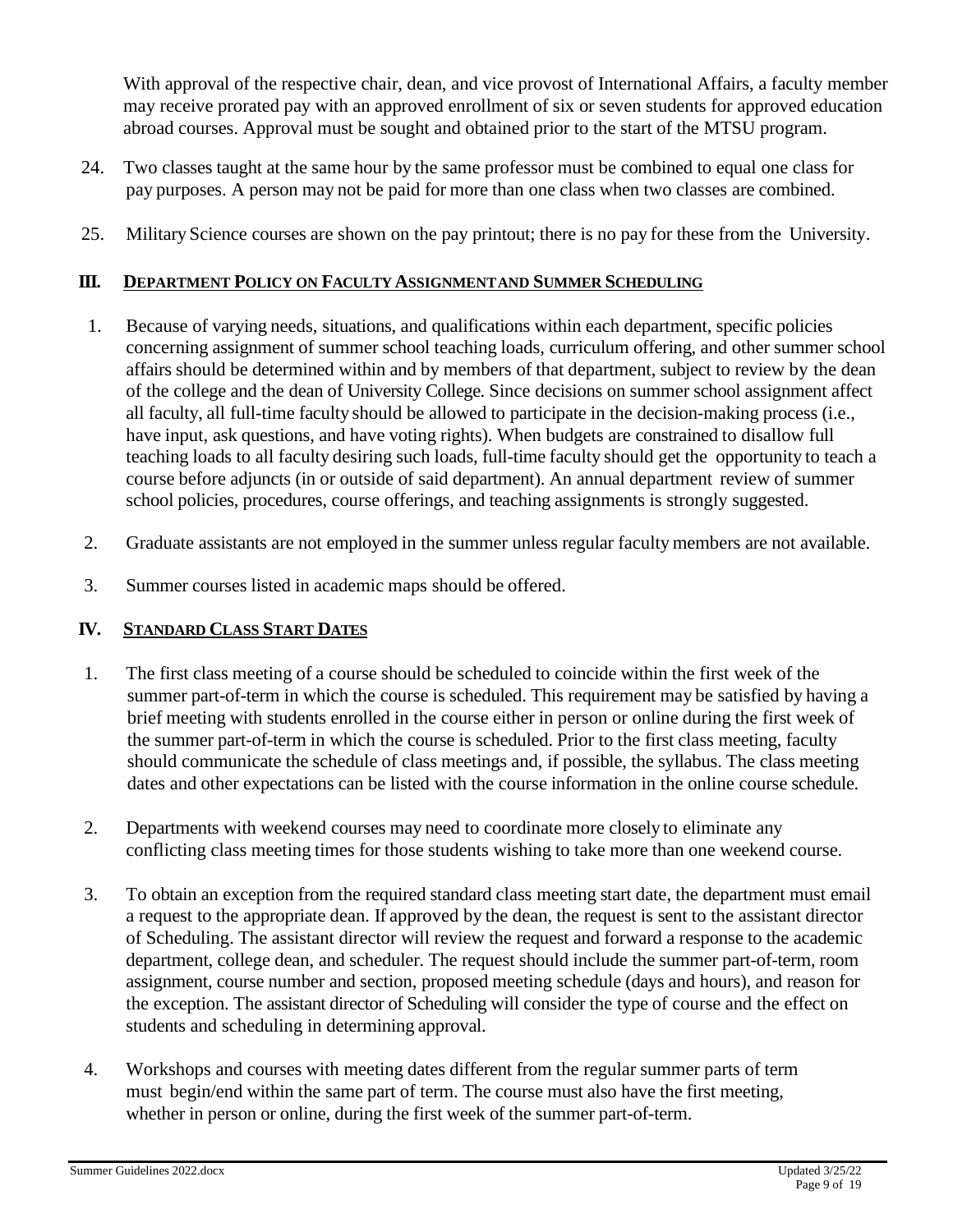# **V. CLASS MEETING TIMES**

- 1. Departments are encouraged to offer courses across all standard meeting times. Adherence to the standard meeting times also provides final examination scheduling without time conflicts. Scheduling will remove all non-standard times that do not have prior approval.
- 2. Requests for classes to be offered at non-standard meeting times must be submitted to and approved by the department chair, college dean, and the assistant director of Scheduling. The assistant director will review the request and forward a response to the academic department, college dean, and scheduler. These non-standard time approvals are for the specified effective summer part(s)-of-term only. (Refer to the Institutional Space Policy for details.)
- 3. Standard meeting times for summer follow. Times indicated are standard for three-hour credit courses. All other credit hour courses should begin or end on a standard meet time to avoid conflicts and facilitate student registration. Final exams should be given on the last day of the class regardless of the part-of-term.

| 3-Week Courses: Terms S3A, S3B, S3C, S3D |                     |                  |             | 5-Week Courses: Terms S5A, S5B |                     |
|------------------------------------------|---------------------|------------------|-------------|--------------------------------|---------------------|
| MTWRF                                    | 9:00am -            | 12:00pm          | <b>MTWR</b> | $7:30$ am -                    | 9:30am              |
| <b>MTWRF</b>                             | $12:30 \text{pm}$ - | $3:30 \text{pm}$ | MTWR        | $10:00am$ -                    | 12:00 <sub>pm</sub> |
| <b>MTWRF</b>                             | $5:00 \text{pm}$ -  | $8:00 \text{pm}$ | MTWR        | $12:30 \text{pm}$ -            | 2:30 <sub>pm</sub>  |

|                                 | 12-Week Courses: Term 1 Full          |                    | MW or TR       | $4:00 \text{pm}$ -                    | $7:45$ pm                           |
|---------------------------------|---------------------------------------|--------------------|----------------|---------------------------------------|-------------------------------------|
| MW or TR                        | $7:30$ am -                           | $9:15$ am          | MW or TR       |                                       | $6:00 \text{pm}$ - $9:45 \text{pm}$ |
| MW or TR                        | $10:00$ am -                          | 11:45am            |                | <b>Blended On-ground Courses Only</b> |                                     |
| MW or TR                        | $12:30 \text{pm}$ -                   | $2:15$ pm          |                | One day a week                        |                                     |
| MW or TR                        | $3:00 \text{pm}$ -                    | $4:45 \text{pm}$   | $M,T,W$ or $R$ | $4:00 \text{pm}$ -                    | $7:45$ pm                           |
| MW or TR                        | $6:00 \text{pm}$ -                    | $7:45$ pm          | $M,T,W$ or $R$ | $6:00 \text{pm}$ -                    | $9:45$ pm                           |
|                                 | One day a week: Traditional           |                    |                |                                       |                                     |
| $M,T,W$ or R $4:00 \text{pm}$ - |                                       | $7:30 \text{pm}$   |                |                                       |                                     |
| $M,T,W$ or R 6:00pm -           |                                       | 9:30 <sub>pm</sub> |                | 6-Week Courses: Terms S6A, S6B        |                                     |
|                                 | <b>Blended On-ground Courses Only</b> |                    | <b>MTWR</b>    | $7:30$ am -                           | 9:15am                              |
|                                 | One day a week                        |                    | <b>MTWR</b>    | $10:00$ am -                          | 11:45am                             |
| $M,T,W$ or $R$                  | $4:00 \text{pm}$ -                    | $5:45$ pm          | <b>MTWR</b>    | $12:30 \text{pm}$ -                   | $2:15$ pm                           |
| $M,T,W$ or $R$                  | $6:00 \text{pm}$ -                    | $7:45$ pm          | <b>MTWR</b>    | $3:00 \text{pm}$ -                    | $4:45$ pm                           |

|       | k Courses: Terms S3A, S3B, S3C, S3D |                                       |                | 5-Week Courses: Terms S5A, S5B        |                   |                    |
|-------|-------------------------------------|---------------------------------------|----------------|---------------------------------------|-------------------|--------------------|
| RF    | 9:00am                              | 12:00 <sub>pm</sub>                   | <b>MTWR</b>    | $7:30$ am                             |                   | 9:30am             |
| ŔF    | 12:30 <sub>pm</sub><br>$\sim$       | 3:30 <sub>pm</sub>                    | <b>MTWR</b>    | 10:00am                               | $\qquad \qquad -$ | 12:00pm            |
| ŔF    | $5:00 \text{pm}$<br>$\sim$          | 8:00 <sub>pm</sub>                    | <b>MTWR</b>    | $12:30 \text{pm}$ -                   |                   | 2:30 <sub>pm</sub> |
|       |                                     |                                       | <b>MTWR</b>    | $3:00 \text{pm}$ -                    |                   | $5:00$ pm          |
|       |                                     |                                       | <b>MTWR</b>    | $6:00 \text{pm}$ -                    |                   | 8:00pm             |
|       | 12-Week Courses: Term 1 Full        |                                       | MW or TR       | $4:00 \text{pm}$ -                    |                   | $7:45$ pm          |
| r TR- | $7:30$ am<br>$\sim$                 | $9:15$ am                             | MW or TR       | $6:00 \text{pm}$ -                    |                   | 9:45pm             |
| r TR  | 10:00am<br>$\overline{\phantom{a}}$ | 11:45am                               |                | <b>Blended On-ground Courses Only</b> |                   |                    |
| r TR  | 12:30 <sub>pm</sub><br>$\sim$       | $2:15$ pm                             |                | One day a week                        |                   |                    |
| r TR  | 3:00 <sub>pm</sub><br>$\sim$        | $4:45 \text{pm}$                      | $M,T,W$ or $R$ | $4:00 \text{pm}$ -                    |                   | $7:45$ pm          |
| r TR  | $6:00 \text{pm}$                    | $7:45$ pm<br>$\overline{\phantom{a}}$ | $M,T,W$ or $R$ | $6:00 \text{pm}$                      | $\qquad \qquad -$ | 9:45pm             |

| W or R | $6:00 \text{pm}$ -                    | 9:30 <sub>pm</sub> |                | 6-Week Courses: Terms S6A, S6B        |                          |                    |
|--------|---------------------------------------|--------------------|----------------|---------------------------------------|--------------------------|--------------------|
|        | <b>Blended On-ground Courses Only</b> |                    | <b>MTWR</b>    | 7:30am                                | $\overline{\phantom{a}}$ | 9:15am             |
|        | One day a week                        |                    | <b>MTWR</b>    | 10:00am -                             |                          | 11:45am            |
| W or R | $4:00 \text{pm}$ -                    | $5:45$ pm          | <b>MTWR</b>    | $12:30 \text{pm}$ -                   |                          | $2:15$ pm          |
| W or R | $6:00 \text{pm}$ -                    | $7:45$ pm          | <b>MTWR</b>    | $3:00 \text{pm}$ -                    |                          | $4:45$ pm          |
|        |                                       |                    | <b>MTWR</b>    | $6:00 \text{pm}$ -                    |                          | $7:45 \text{pm}$   |
|        |                                       |                    | MW or TR       | $6:00 \text{pm}$ -                    |                          | 9:10 <sub>pm</sub> |
|        |                                       |                    |                | <b>Blended On-ground Courses Only</b> |                          |                    |
|        |                                       |                    |                | One day a week                        |                          |                    |
|        |                                       |                    | $M,T,W$ or $R$ | $6:00 \text{pm}$                      |                          | 9:10 <sub>pm</sub> |

# *Note*

*No summer classes should be scheduled between 12:00pm and 12:30pm to allow for a break between morning and afternoon classes for those students taking multiple courses on campus.*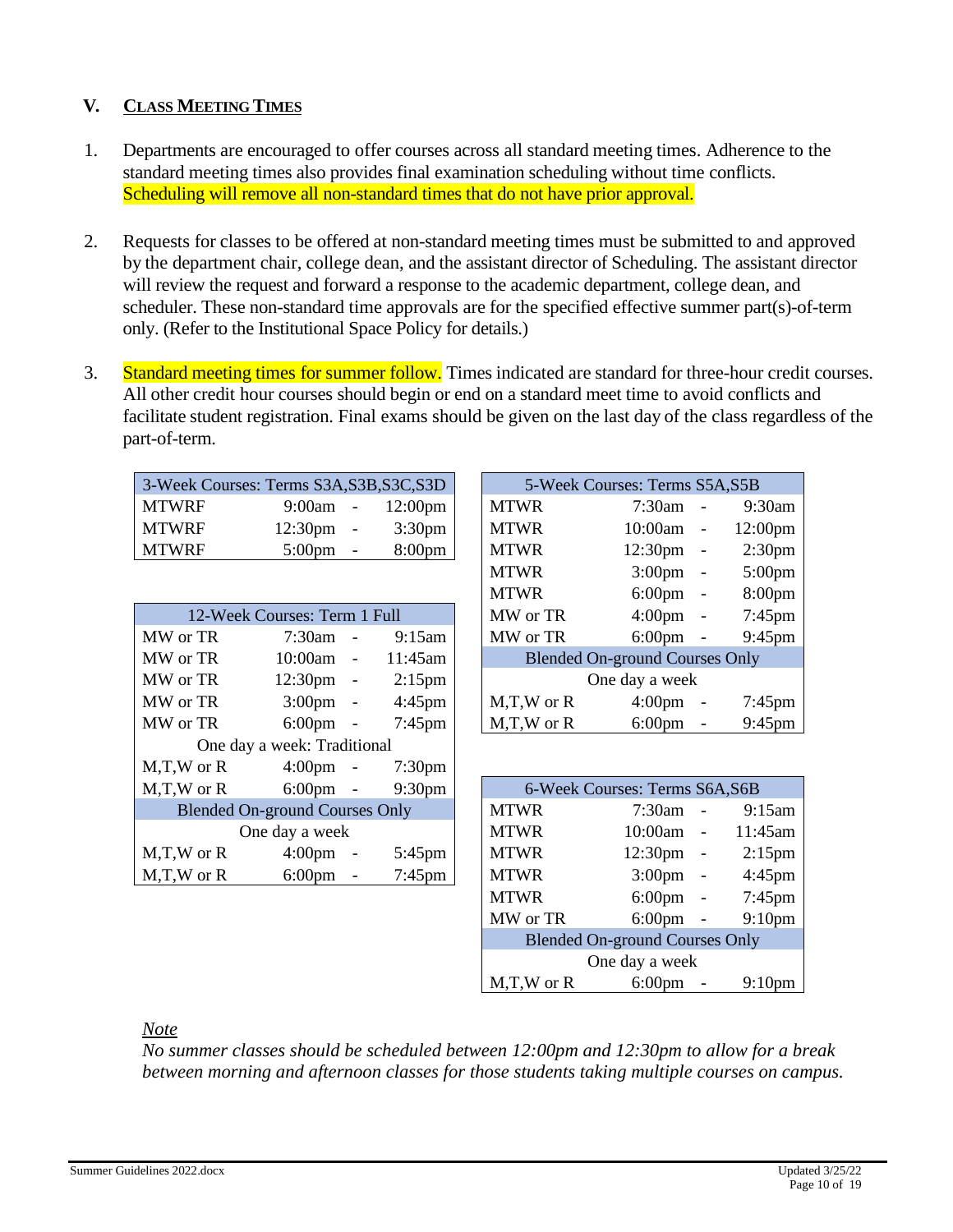- 4. Workshops are exempt from adherence to standard meeting times.
- 5. Evening, off-campus, and weekend classes are encouraged during the summer if they will attract more students than when scheduled otherwise.

# **VI. DEPARTMENT CHAIRS**

- 1. Department chairs are responsible for the administrative functions of their department for all terms of summer school.
- 2. All department chairs are expected to be on campus for University-wide administrative services, planning, conferences, and workshops as needed.
- 3. Permission for using a substitute chair must be approved by the dean of the college and the provost for Academic Affairs. Upon approval, the substitute may be paid the same number of hours as the regular department chair.
- 4. Department chairs are compensated for administrative duties during the summer and are expected to schedule office hours according to the following:

| SCH        | Equivalent<br>Hours of Pay | Administrative<br><b>Hours per Week</b> |  |
|------------|----------------------------|-----------------------------------------|--|
| $0-799$    | 2                          | 10                                      |  |
| 800-1599   | 3                          | 15                                      |  |
| 1600-2399  | 4                          | 20                                      |  |
| 2400-3199  | 5                          | 25                                      |  |
| $3200$ -up | 6                          | 30                                      |  |
|            |                            |                                         |  |

The previous summer's student credit hours (SCH) are used to determine the hours of pay for the current summer term.

Payment cannot be made for administrative hours before they have been earned. Chair pay will be distributed across June, July, and August with the reminder that no more than one hour may be claimed in any of the three-week terms.

5. Department chairs are eligible to earn a total of eight hours pay (25% of their preceding academic year's salary) in the summer, including this summer administrative pay. Requests for more than eight hours must be approved by the appropriate college dean and by the dean of University College.

# **VII. COURSE ENROLLMENT INFORMATION**

1. Regular summer courses (non-independent study type) must meet minimum enrollment. Minimum course enrollments established by MTSU are:

6 students.................7000 level courses 8 students.................6000 level courses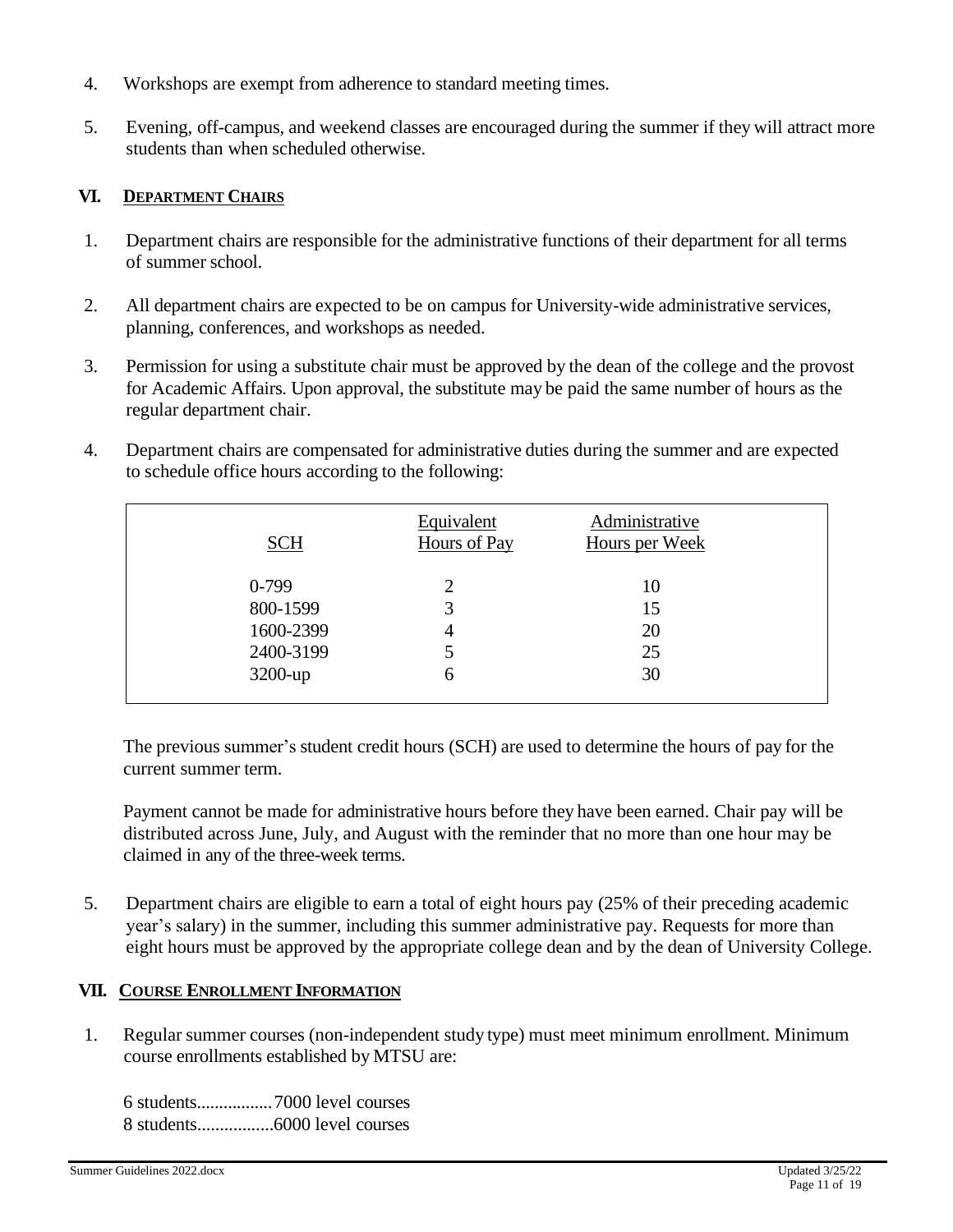10 students...............3000, 4000, 5000 level courses (including 4000/5000 dual-listed courses) 15 students...............1000 and 2000 level courses

The minimums for 6000/7000 dual-listed courses are determined by the majority enrollment (i.e., if most of the students are registered for the 6000 section, the minimum combined enrollment is set at eight (8) students; if most of the students are registered for the 7000 section, the minimum combined enrollment is set at six (6) students). Should the enrollment be equal for 6000/7000 duallisted courses, the minimum combined enrollment is set at eight (8) students.

- 2. The dean of the college must approve any maximum size set on a class before it is scheduled.
- 3. An inordinate amount of class time may be lost when a class that meets only once or twice a week (such as some evening classes) falls on a University holiday. Caution should be observed when such situations arise.
- 4. Off-campus classes outside Rutherford County are not considered duplicate classes because of time and distance.
- 5. Audit students who do not pay tuition and fees do not count toward minimum course enrollment under any circumstance.
- 6. Courses should be canceled five working days prior to the beginning of the class if minimum enrollment (6, 8, 10, or 15 students) has not been met. A department chair may seek approval from the dean of the college to shorten the five working day cancelation requirement if the chair is convinced that the course will meet its minimum enrollment.
- 7. Regular undergraduate and graduate summer courses (non-independent study type courses) *must meet minimum enrollment.*

Exceptions for regular summer courses (non-independent study type courses) with less than minimum course enrollment (6, 8, 10, or 15 students) may be granted if approved by the chair, the dean of the college, and the dean of University College when there are **overriding student reasons** for the exceptions. This should be an extremely rare occurrence. One example may be if a course has less than the minimum enrollment required but the course will not be offered again for several semesters.

All approved low enrolled courses will be prorated using the prorate formula below (AYS = Academic Year Salary and  $WU = Workload$  Units of the course):

 $Pay = (AYS x WU x 0.03125) x (Actual Enrollment / Minimum Enrollment Required)$ 

*Note: This pay scale not applicable to independent study type courses (reference Section II, Items 15-20).*

# **Reference the tables in Appendix A beginning on Page 14.**

The facultymember may not receive compensation greater than what would be awarded if the course meets minimum enrollment.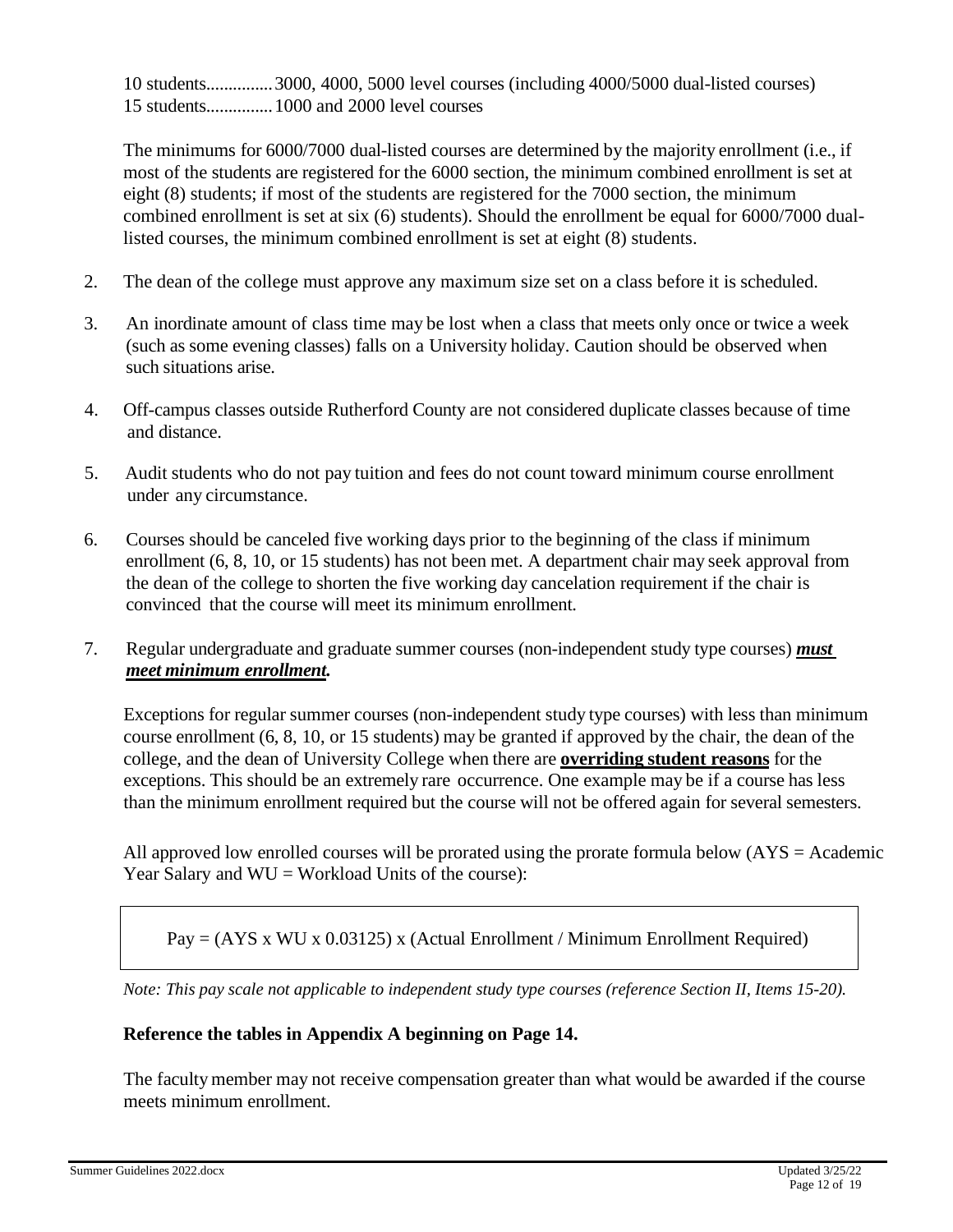### **VIII. FINAL EXAMINATIONS**

1. Final examinations are given on the date announced in the *[Summer/Fall](https://www.mtsu.edu/registration/registration-guide.php) 2022 Registration Guide* and are normally scheduled during the last day of classes for any given part of term.

# **IX. STUDENT LOAD**

1. The maximum student credit hour load for which an undergraduate student may enroll is:

| Full Term                  | 18 credit hours |
|----------------------------|-----------------|
| <b>Three-week Terms</b>    | 4 credit hours  |
| Five-week Terms            | 8 credit hours  |
| Six-week Terms             | 8 credit hours  |
| All Parts of Term Combined | 18 credit hours |

The total of all parts of term cannot exceed the maximum of 18 hours without special approval.

- 2. Students who wish to enroll for credit hours in excess of these limitations must obtain permission at least two weeks prior to registering for classes from the academic advisor and the dean of the college in which that student is pursuing a major. Student athletes must obtain permission from the advisor in the Student Athletic Enhancement Center prior to obtaining approval from the academic advisor and the dean of the college in which the student is pursuing a major.
- 3. A normal full-time load for graduate students is nine graduate level semester hours; however, fulltime status for students holding graduate assistantships is six semester hours at the graduate level. Graduate students are limited to a maximum load of 12 graduate hours in the summer (the total across all parts of term).
- 4. If an exception to this 12-hour limit is requested, overload forms must be signed by the director of graduate studies and approved by the dean of the College of Graduate Studies.

# **X. FACULTYABSENCES**

1. Faculty absences from class in the summer are treated the same as during the regular academic year.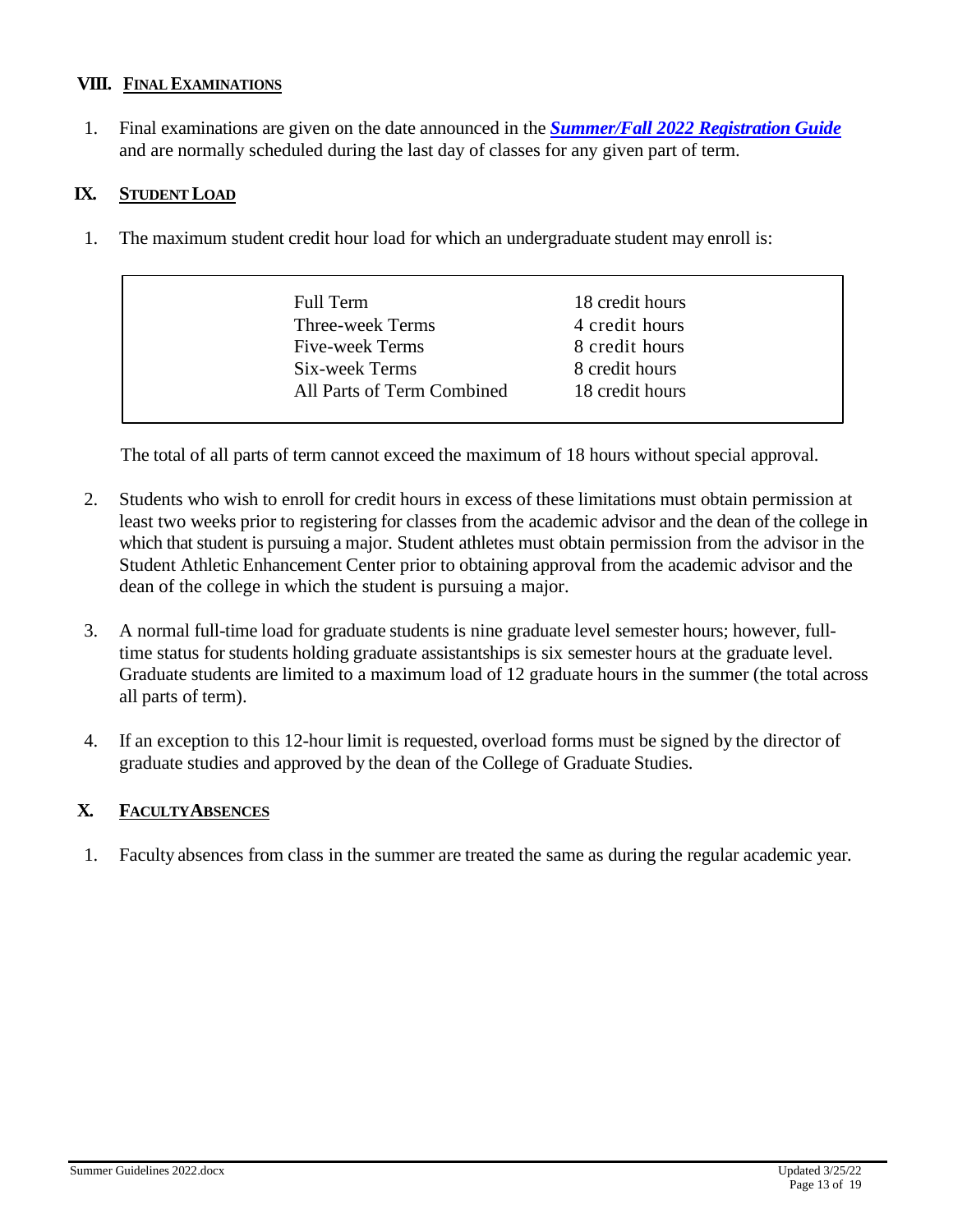# **TABLE 1**

# **1.00 Credit Hour Low Enrolled Courses: Workload Units (WU) Summer 2022**

|                 | 1000-2000 Level Courses |            |       | 3000-5000 Level Courses |       |            |
|-----------------|-------------------------|------------|-------|-------------------------|-------|------------|
| <b>Students</b> | <b>CrHrs</b>            | <b>SCH</b> | WU    | <b>Students</b>         | CrHrs | <b>SCH</b> |
| 15              | 1.00                    | 15.00      | 1.000 | 10                      | 1.00  | 10.00      |
| 14              | 1.00                    | 14.00      | 0.933 | 9                       | 1.00  | 9.00       |
| 13              | 1.00                    | 13.00      | 0.867 | 8                       | 1.00  | 8.00       |
| 12              | 1.00                    | 12.00      | 0.800 | 7                       | 1.00  | 7.00       |
| 11              | 1.00                    | 11.00      | 0.733 | 6                       | 1.00  | 6.00       |
| 10              | 1.00                    | 10.00      | 0.667 | 5                       | 1.00  | 5.00       |
| 9               | 1.00                    | 9.00       | 0.600 | 4                       | 1.00  | 4.00       |
| 8               | 1.00                    | 8.00       | 0.533 | 3                       | 1.00  | 3.00       |
| 7               | 1.00                    | 7.00       | 0.467 | 2                       | 1.00  | 2.00       |
| 6               | 1.00                    | 6.00       | 0.400 | $\mathbf{1}$            | 1.00  | 1.00       |
| 5               | 1.00                    | 5.00       | 0.333 |                         |       |            |
| 4               | 1.00                    | 4.00       | 0.267 |                         |       |            |
| 3               | 1.00                    | 3.00       | 0.200 |                         |       |            |
| $\overline{2}$  | 1.00                    | 2.00       | 0.133 |                         |       |            |
| 1               | 1.00                    | 1.00       | 0.067 |                         |       |            |

| Pay = Academic Year Salary x Workload Units (WU) x 3.125% |  |  |
|-----------------------------------------------------------|--|--|
|                                                           |  |  |

| 1000-2000 Level Courses |       |            |       |                 | 3000-5000 Level Courses |            |       |
|-------------------------|-------|------------|-------|-----------------|-------------------------|------------|-------|
| Students                | CrHrs | <b>SCH</b> | WU    | <b>Students</b> | CrHrs                   | <b>SCH</b> | WU    |
| 15                      | 1.00  | 15.00      | 1.000 | 10              | 1.00                    | 10.00      | 1.000 |
| 14                      | 1.00  | 14.00      | 0.933 | 9               | 1.00                    | 9.00       | 0.900 |
| 13                      | 1.00  | 13.00      | 0.867 | 8               | 1.00                    | 8.00       | 0.800 |
| 12                      | 1.00  | 12.00      | 0.800 | 7               | 1.00                    | 7.00       | 0.700 |
| 11                      | 1.00  | 11.00      | 0.733 | 6               | 1.00                    | 6.00       | 0.600 |
| 10                      | 1.00  | 10.00      | 0.667 | 5               | 1.00                    | 5.00       | 0.500 |
| 9                       | 1.00  | 9.00       | 0.600 | 4               | 1.00                    | 4.00       | 0.400 |
| 8                       | 1.00  | 8.00       | 0.533 | 3               | 1.00                    | 3.00       | 0.300 |
| 7                       | 1.00  | 7.00       | 0.467 | $\overline{2}$  | 1.00                    | 2.00       | 0.200 |
| 6                       | 1.00  | 6.00       | 0.400 | $\mathbf{1}$    | 1.00                    | 1.00       | 0.100 |
| 5                       | 1.00  | 5.00       | 0.333 |                 |                         |            |       |
| 4                       | 1.00  | 4.00       | 0.267 |                 |                         |            |       |
| 3                       | 1.00  | 3.00       | 0.200 |                 |                         |            |       |
| $\overline{2}$          | 1.00  | 2.00       | 0.133 |                 |                         |            |       |
| 1                       | 1.00  | 1.00       | 0.067 |                 |                         |            |       |
|                         |       |            |       |                 |                         |            |       |

|                 | 6000 Level Grad Courses |            |           |
|-----------------|-------------------------|------------|-----------|
| <b>Students</b> | CrHrs                   | <b>SCH</b> | <b>WU</b> |
| 8               | 1.00                    | 8.00       | 1.000     |
| 7               | 1.00                    | 7.00       | 0.875     |
| 6               | 1.00                    | 6.00       | 0.750     |
| 5               | 1.00                    | 5.00       | 0.625     |
| 4               | 1.00                    | 4.00       | 0.500     |
| 3               | 1.00                    | 3.00       | 0.375     |
| $\mathfrak{p}$  | 1.00                    | 2.00       | 0.250     |
| 1               | 1.00                    | 1.00       | 0.125     |

| 6000 Level Grad Courses |       |            |           |                 | 7000 Level Grad Courses |            |       |
|-------------------------|-------|------------|-----------|-----------------|-------------------------|------------|-------|
| Students                | CrHrs | <b>SCH</b> | <b>WU</b> | <b>Students</b> | <b>CrHrs</b>            | <b>SCH</b> | WU    |
| 8                       | 1.00  | 8.00       | 1.000     | 6               | 1.00                    | 6.00       | 1.000 |
| 7                       | 1.00  | 7.00       | 0.875     | 5               | 1.00                    | 5.00       | 0.833 |
| 6                       | 1.00  | 6.00       | 0.750     | 4               | 1.00                    | 4.00       | 0.667 |
| 5                       | 1.00  | 5.00       | 0.625     | 3               | 1.00                    | 3.00       | 0.500 |
| 4                       | 1.00  | 4.00       | 0.500     | 2               | 1.00                    | 2.00       | 0.333 |
| 3                       | 1.00  | 3.00       | 0.375     | 1               | 1.00                    | 1.00       | 0.167 |
| $\overline{2}$          | 1.00  | 2.00       | 0.250     |                 |                         |            |       |
| 1                       | 1.00  | 1.00       | 0.125     |                 |                         |            |       |

#### Note:

|                 | <b>Minimum Enrollments</b> |
|-----------------|----------------------------|
| <b>Students</b> |                            |
|                 | 15 1000-2000 level courses |
|                 | 10 3000-5000 level courses |
|                 | 8 6000 level courses       |
|                 | 6 7000 level courses       |
|                 |                            |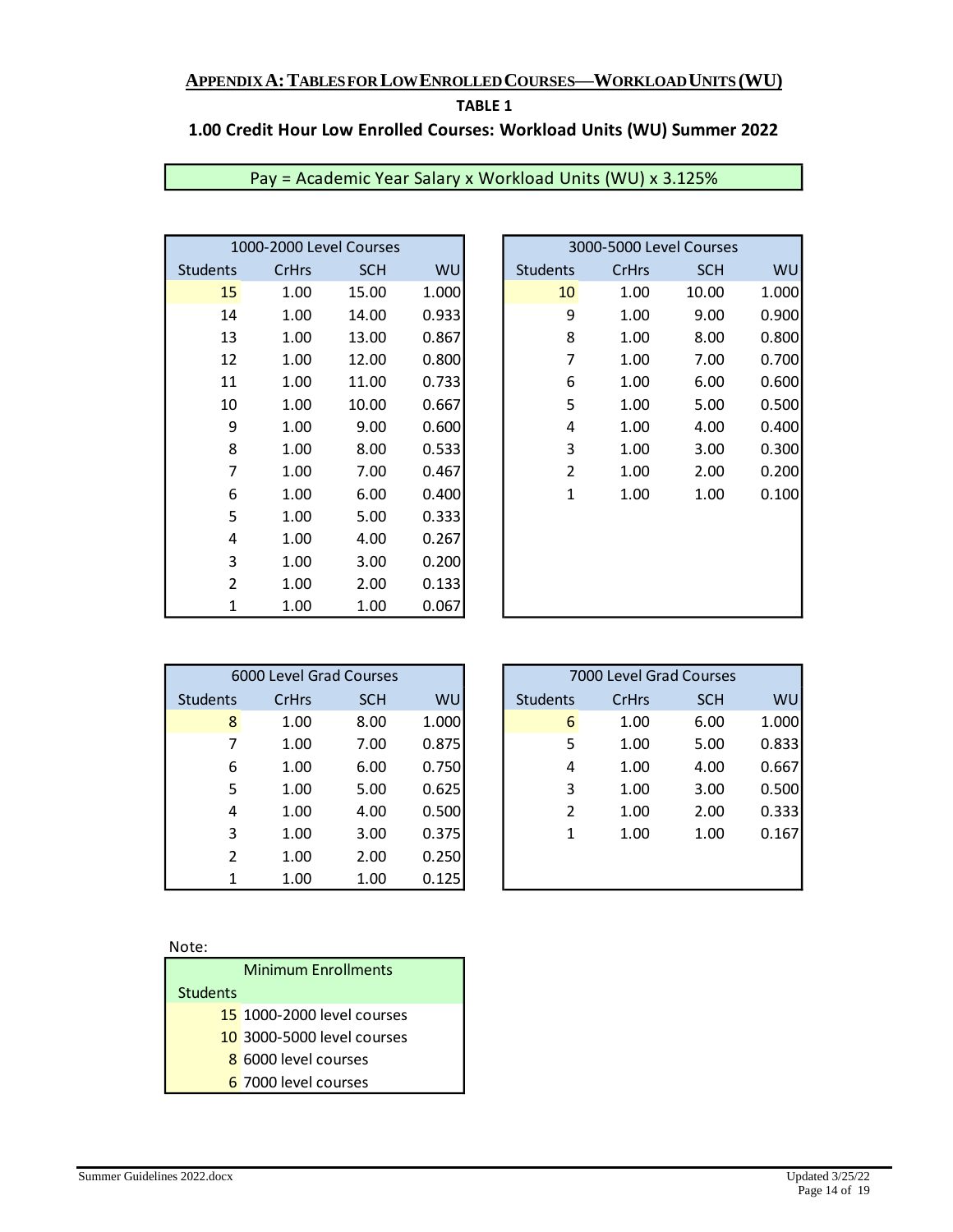#### **TABLE 2**

# **2.00 Credit Hour Low Enrolled Courses: Workload Units (WU) Summer 2022**

|                 | 1000-2000 Level Courses |            |       | 3000-5000 Level Courses |              |            |
|-----------------|-------------------------|------------|-------|-------------------------|--------------|------------|
| <b>Students</b> | <b>CrHrs</b>            | <b>SCH</b> | WU    | <b>Students</b>         | <b>CrHrs</b> | <b>SCH</b> |
| 15              | 2.00                    | 30.00      | 2.000 | 10                      | 2.00         | 20.00      |
| 14              | 2.00                    | 28.00      | 1.867 | 9                       | 2.00         | 18.00      |
| 13              | 2.00                    | 26.00      | 1.733 | 8                       | 2.00         | 16.00      |
| 12              | 2.00                    | 24.00      | 1.600 | 7                       | 2.00         | 14.00      |
| 11              | 2.00                    | 22.00      | 1.467 | 6                       | 2.00         | 12.00      |
| 10              | 2.00                    | 20.00      | 1.333 | 5                       | 2.00         | 10.00      |
| 9               | 2.00                    | 18.00      | 1.200 | 4                       | 2.00         | 8.00       |
| 8               | 2.00                    | 16.00      | 1.067 | 3                       | 2.00         | 6.00       |
| 7               | 2.00                    | 14.00      | 0.933 | $\overline{2}$          | 2.00         | 4.00       |
| 6               | 2.00                    | 12.00      | 0.800 | $\mathbf{1}$            | 2.00         | 2.00       |
| 5               | 2.00                    | 10.00      | 0.667 |                         |              |            |
| 4               | 2.00                    | 8.00       | 0.533 |                         |              |            |
| 3               | 2.00                    | 6.00       | 0.400 |                         |              |            |
| $\overline{2}$  | 2.00                    | 4.00       | 0.267 |                         |              |            |
| 1               | 2.00                    | 2.00       | 0.133 |                         |              |            |

| Pay = Academic Year Salary x Workload Units (WU) x 3.125% |  |  |
|-----------------------------------------------------------|--|--|
|-----------------------------------------------------------|--|--|

| 1000-2000 Level Courses |       |            |       |                 | 3000-5000 Level Courses |            |       |
|-------------------------|-------|------------|-------|-----------------|-------------------------|------------|-------|
| Students                | CrHrs | <b>SCH</b> | WU    | <b>Students</b> | CrHrs                   | <b>SCH</b> | WU    |
| 15                      | 2.00  | 30.00      | 2.000 | 10              | 2.00                    | 20.00      | 2.000 |
| 14                      | 2.00  | 28.00      | 1.867 | 9               | 2.00                    | 18.00      | 1.800 |
| 13                      | 2.00  | 26.00      | 1.733 | 8               | 2.00                    | 16.00      | 1.600 |
| 12                      | 2.00  | 24.00      | 1.600 | 7               | 2.00                    | 14.00      | 1.400 |
| 11                      | 2.00  | 22.00      | 1.467 | 6               | 2.00                    | 12.00      | 1.200 |
| 10                      | 2.00  | 20.00      | 1.333 | 5               | 2.00                    | 10.00      | 1.000 |
| 9                       | 2.00  | 18.00      | 1.200 | 4               | 2.00                    | 8.00       | 0.800 |
| 8                       | 2.00  | 16.00      | 1.067 | 3               | 2.00                    | 6.00       | 0.600 |
| 7                       | 2.00  | 14.00      | 0.933 | $\overline{2}$  | 2.00                    | 4.00       | 0.400 |
| 6                       | 2.00  | 12.00      | 0.800 | 1               | 2.00                    | 2.00       | 0.200 |
| 5                       | 2.00  | 10.00      | 0.667 |                 |                         |            |       |
| 4                       | 2.00  | 8.00       | 0.533 |                 |                         |            |       |
| 3                       | 2.00  | 6.00       | 0.400 |                 |                         |            |       |
| $\overline{2}$          | 2.00  | 4.00       | 0.267 |                 |                         |            |       |
| $\mathbf{1}$            | 2.00  | 2.00       | 0.133 |                 |                         |            |       |

|                 | 6000 Level Grad Courses |            |       | 7000 Level Grad Courses |              |            |
|-----------------|-------------------------|------------|-------|-------------------------|--------------|------------|
| <b>Students</b> | <b>CrHrs</b>            | <b>SCH</b> | WU    | <b>Students</b>         | <b>CrHrs</b> | <b>SCH</b> |
| 8               | 2.00                    | 16.00      | 2.000 | 6                       | 2.00         | 12.00      |
| 7               | 2.00                    | 14.00      | 1.750 | 5                       | 2.00         | 10.00      |
| 6               | 2.00                    | 12.00      | 1.500 | 4                       | 2.00         | 8.00       |
| 5               | 2.00                    | 10.00      | 1.250 | 3                       | 2.00         | 6.00       |
| 4               | 2.00                    | 8.00       | 1.000 | $\mathfrak z$           | 2.00         | 4.00       |
| 3               | 2.00                    | 6.00       | 0.750 | 1                       | 2.00         | 2.00       |
| $\mathfrak{p}$  | 2.00                    | 4.00       | 0.500 |                         |              |            |
| 1               | 2.00                    | 2.00       | 0.250 |                         |              |            |

|          | 6000 Level Grad Courses |            |           |                 | 7000 Level Grad Courses |            |           |
|----------|-------------------------|------------|-----------|-----------------|-------------------------|------------|-----------|
| Students | CrHrs                   | <b>SCH</b> | <b>WU</b> | <b>Students</b> | CrHrs                   | <b>SCH</b> | <b>WU</b> |
| 8        | 2.00                    | 16.00      | 2.000     | 6               | 2.00                    | 12.00      | 2.000     |
| 7        | 2.00                    | 14.00      | 1.750     | 5               | 2.00                    | 10.00      | 1.667     |
| 6        | 2.00                    | 12.00      | 1.500     | 4               | 2.00                    | 8.00       | 1.333     |
| 5        | 2.00                    | 10.00      | 1.250     | 3               | 2.00                    | 6.00       | 1.000     |
| 4        | 2.00                    | 8.00       | 1.000     | 2               | 2.00                    | 4.00       | 0.667     |
| 3        | 2.00                    | 6.00       | 0.750     | 1               | 2.00                    | 2.00       | 0.333     |
| 2        | 2.00                    | 4.00       | 0.500     |                 |                         |            |           |
| 1        | 2.00                    | 2.00       | 0.250     |                 |                         |            |           |

#### Note:

|          | <b>Minimum Enrollments</b> |
|----------|----------------------------|
| Students |                            |
|          | 15 1000-2000 level courses |
|          | 10 3000-5000 level courses |
|          | 8 6000 level courses       |
|          | 6 7000 level courses       |
|          |                            |

ł.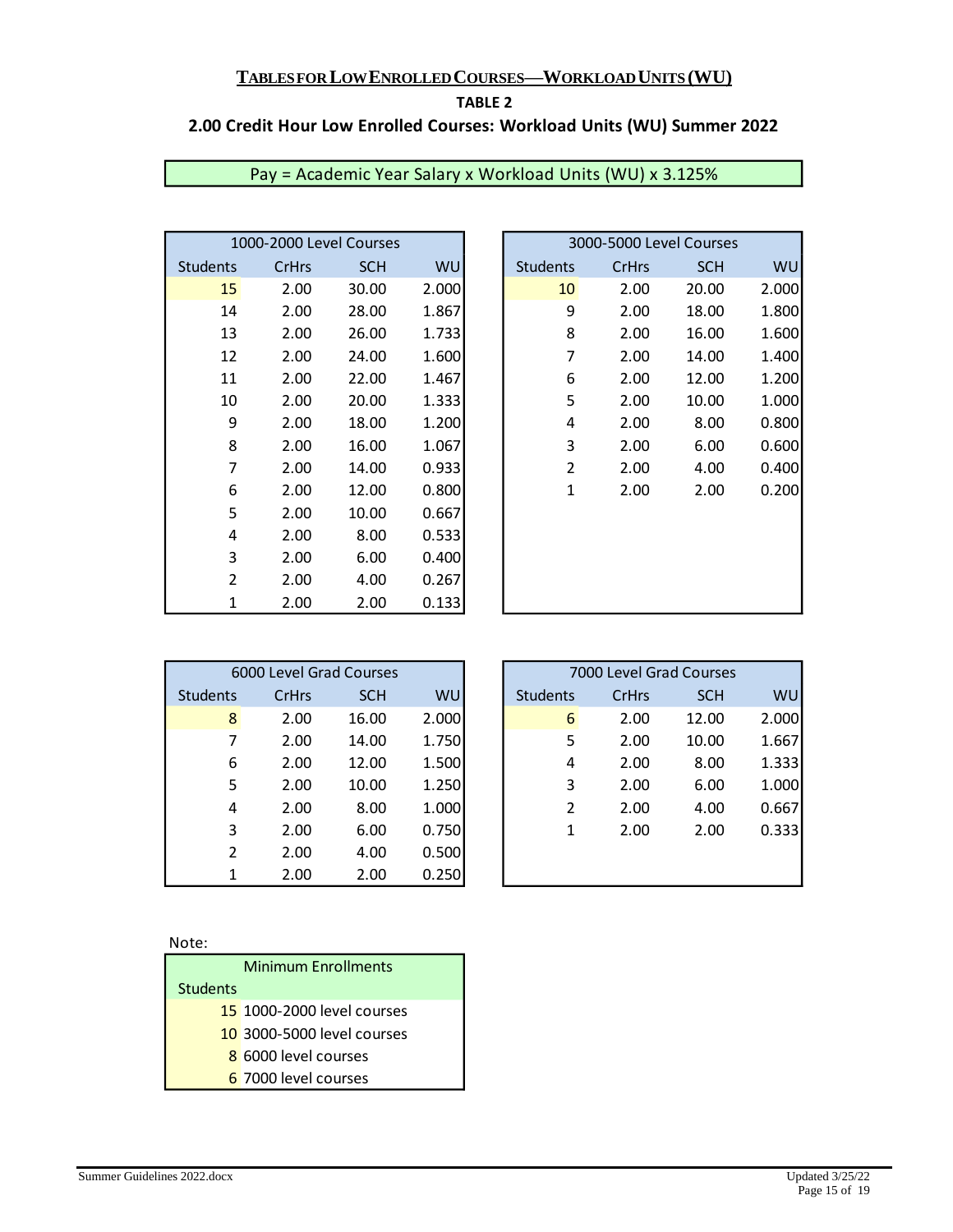#### **TABLE 3**

# **3.00 Credit Hour Low Enrolled Courses: Workload Units (WU) Summer 2022**

| 1000-2000 Level Courses |              |            |           |  |                 | 3000-5000 Level Courses |            |
|-------------------------|--------------|------------|-----------|--|-----------------|-------------------------|------------|
| <b>Students</b>         | <b>CrHrs</b> | <b>SCH</b> | <b>WU</b> |  | <b>Students</b> | <b>CrHrs</b>            | <b>SCH</b> |
| 15                      | 3.00         | 45.00      | 3.000     |  | 10              | 3.00                    | 30.00      |
| 14                      | 3.00         | 42.00      | 2.800     |  | 9               | 3.00                    | 27.00      |
| 13                      | 3.00         | 39.00      | 2.600     |  | 8               | 3.00                    | 24.00      |
| 12                      | 3.00         | 36.00      | 2.400     |  | 7               | 3.00                    | 21.00      |
| 11                      | 3.00         | 33.00      | 2.200     |  | 6               | 3.00                    | 18.00      |
| 10                      | 3.00         | 30.00      | 2.000     |  | 5               | 3.00                    | 15.00      |
| 9                       | 3.00         | 27.00      | 1.800     |  | 4               | 3.00                    | 12.00      |
| 8                       | 3.00         | 24.00      | 1.600     |  | 3               | 3.00                    | 9.00       |
| 7                       | 3.00         | 21.00      | 1.400     |  | $\overline{2}$  | 3.00                    | 6.00       |
| 6                       | 3.00         | 18.00      | 1.200     |  | $\mathbf{1}$    | 3.00                    | 3.00       |
| 5                       | 3.00         | 15.00      | 1.000     |  |                 |                         |            |
| 4                       | 3.00         | 12.00      | 0.800     |  |                 |                         |            |
| 3                       | 3.00         | 9.00       | 0.600     |  |                 |                         |            |
| $\overline{2}$          | 3.00         | 6.00       | 0.400     |  |                 |                         |            |
| 1                       | 3.00         | 3.00       | 0.200     |  |                 |                         |            |

# Pay = Academic Year Salary x Workload Units (WU) x 3.125%

| 1000-2000 Level Courses |       |            |       | 3000-5000 Level Courses |       |            |           |
|-------------------------|-------|------------|-------|-------------------------|-------|------------|-----------|
| Students                | CrHrs | <b>SCH</b> | WU    | <b>Students</b>         | CrHrs | <b>SCH</b> | <b>WU</b> |
| 15                      | 3.00  | 45.00      | 3.000 | 10                      | 3.00  | 30.00      | 3.000     |
| 14                      | 3.00  | 42.00      | 2.800 | 9                       | 3.00  | 27.00      | 2.700     |
| 13                      | 3.00  | 39.00      | 2.600 | 8                       | 3.00  | 24.00      | 2.400     |
| 12                      | 3.00  | 36.00      | 2.400 | 7                       | 3.00  | 21.00      | 2.100     |
| 11                      | 3.00  | 33.00      | 2.200 | 6                       | 3.00  | 18.00      | 1.800     |
| 10                      | 3.00  | 30.00      | 2.000 | 5                       | 3.00  | 15.00      | 1.500     |
| 9                       | 3.00  | 27.00      | 1.800 | 4                       | 3.00  | 12.00      | 1.200     |
| 8                       | 3.00  | 24.00      | 1.600 | 3                       | 3.00  | 9.00       | 0.900     |
| 7                       | 3.00  | 21.00      | 1.400 | 2                       | 3.00  | 6.00       | 0.600     |
| 6                       | 3.00  | 18.00      | 1.200 | $\mathbf{1}$            | 3.00  | 3.00       | 0.300     |
| 5                       | 3.00  | 15.00      | 1.000 |                         |       |            |           |
| 4                       | 3.00  | 12.00      | 0.800 |                         |       |            |           |
| 3                       | 3.00  | 9.00       | 0.600 |                         |       |            |           |
| 2                       | 3.00  | 6.00       | 0.400 |                         |       |            |           |
| 1                       | 3.00  | 3.00       | 0.200 |                         |       |            |           |

| 6000 Level Grad Courses |       |            |       |
|-------------------------|-------|------------|-------|
| <b>Students</b>         | CrHrs | <b>SCH</b> | WU    |
| 8                       | 3.00  | 24.00      | 3.000 |
| 7                       | 3.00  | 21.00      | 2.625 |
| 6                       | 3.00  | 18.00      | 2.250 |
| 5                       | 3.00  | 15.00      | 1.875 |
| 4                       | 3.00  | 12.00      | 1.500 |
| 3                       | 3.00  | 9.00       | 1.125 |
| $\mathfrak{p}$          | 3.00  | 6.00       | 0.750 |
|                         | 3.00  | 3.00       | 0.375 |

| ×<br>۰, |
|---------|

|                 | <b>Minimum Enrollments</b> |
|-----------------|----------------------------|
| <b>Students</b> |                            |
|                 | 15 1000-2000 level courses |
|                 | 10 3000-5000 level courses |
|                 | 8 6000 level courses       |
|                 | 6 7000 level courses       |
|                 |                            |

| 6000 Level Grad Courses |              |            |       | 7000 Level Grad Courses |              |            |       |
|-------------------------|--------------|------------|-------|-------------------------|--------------|------------|-------|
| Students                | <b>CrHrs</b> | <b>SCH</b> | WU    | <b>Students</b>         | <b>CrHrs</b> | <b>SCH</b> | WU    |
| 8                       | 3.00         | 24.00      | 3.000 | 6                       | 3.00         | 18.00      | 3.000 |
| 7                       | 3.00         | 21.00      | 2.625 | 5                       | 3.00         | 15.00      | 2.500 |
| 6                       | 3.00         | 18.00      | 2.250 | 4                       | 3.00         | 12.00      | 2.000 |
| 5                       | 3.00         | 15.00      | 1.875 | 3                       | 3.00         | 9.00       | 1.500 |
| 4                       | 3.00         | 12.00      | 1.500 | $\overline{2}$          | 3.00         | 6.00       | 1.000 |
| 3                       | 3.00         | 9.00       | 1.125 | 1                       | 3.00         | 3.00       | 0.500 |
| $\overline{2}$          | 3.00         | 6.00       | 0.750 |                         |              |            |       |
| 1                       | 3.00         | 3.00       | 0.375 |                         |              |            |       |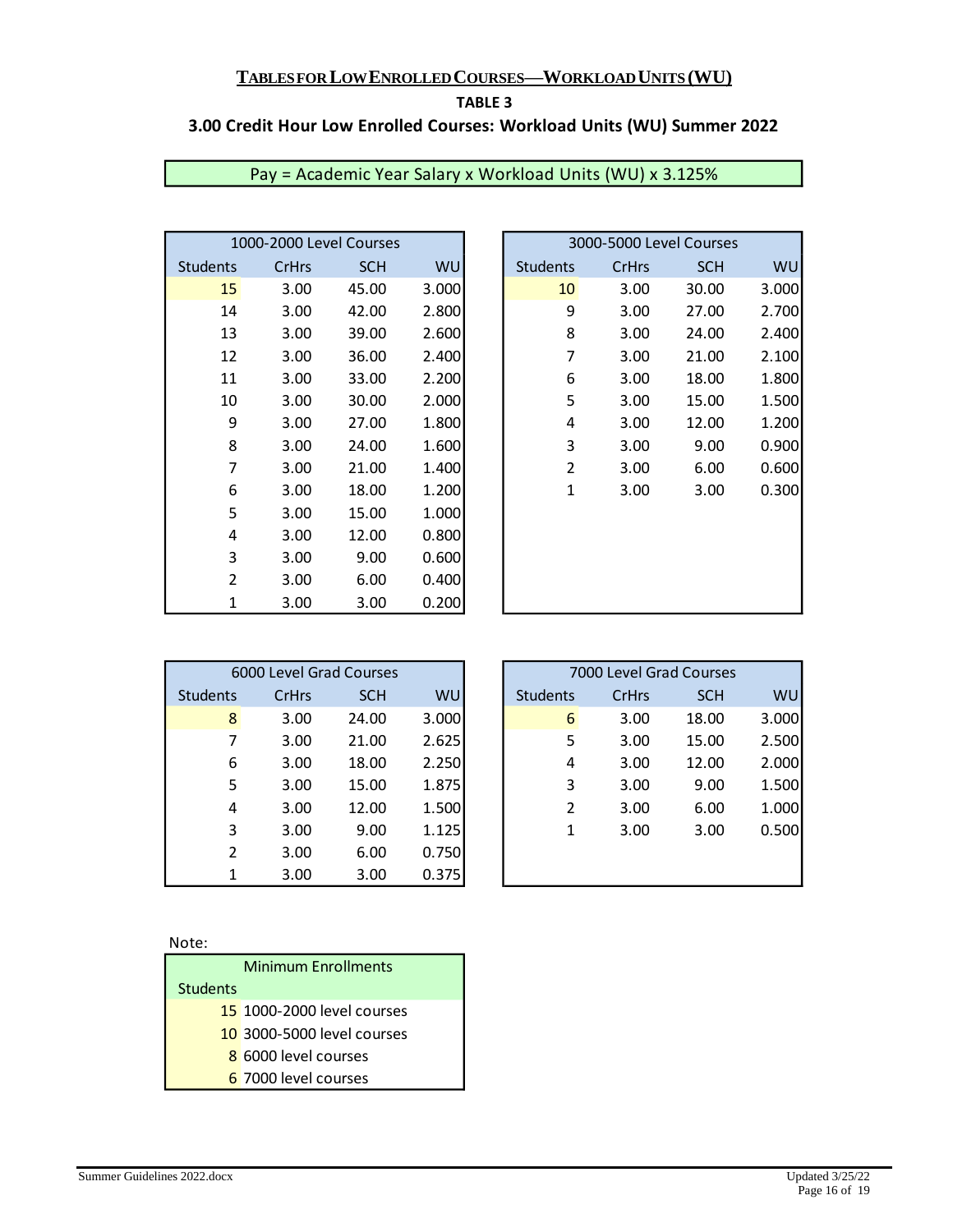#### **TABLE 4**

# **4.00 Credit Hour Low Enrolled Courses: Workload Units (WU) Summer 2022**

| 1000-2000 Level Courses |       |            |           |  |                 | 3000-5000 Level Courses |            |
|-------------------------|-------|------------|-----------|--|-----------------|-------------------------|------------|
| <b>Students</b>         | CrHrs | <b>SCH</b> | <b>WU</b> |  | <b>Students</b> | CrHrs                   | <b>SCH</b> |
| 15                      | 4.00  | 60.00      | 4.000     |  | 10              | 4.00                    | 40.00      |
| 14                      | 4.00  | 56.00      | 3.733     |  | 9               | 4.00                    | 36.00      |
| 13                      | 4.00  | 52.00      | 3.467     |  | 8               | 4.00                    | 32.00      |
| 12                      | 4.00  | 48.00      | 3.200     |  | 7               | 4.00                    | 28.00      |
| 11                      | 4.00  | 44.00      | 2.933     |  | 6               | 4.00                    | 24.00      |
| 10                      | 4.00  | 40.00      | 2.667     |  | 5               | 4.00                    | 20.00      |
| 9                       | 4.00  | 36.00      | 2.400     |  | 4               | 4.00                    | 16.00      |
| 8                       | 4.00  | 32.00      | 2.133     |  | 3               | 4.00                    | 12.00      |
| 7                       | 4.00  | 28.00      | 1.867     |  | $\overline{2}$  | 4.00                    | 8.00       |
| 6                       | 4.00  | 24.00      | 1.600     |  | 1               | 4.00                    | 4.00       |
| 5                       | 4.00  | 20.00      | 1.333     |  |                 |                         |            |
| 4                       | 4.00  | 16.00      | 1.067     |  |                 |                         |            |
| 3                       | 4.00  | 12.00      | 0.800     |  |                 |                         |            |
| 2                       | 4.00  | 8.00       | 0.533     |  |                 |                         |            |
| 1                       | 4.00  | 4.00       | 0.267     |  |                 |                         |            |

| Pay = Academic Year Salary x Workload Units (WU) x 3.125% |  |  |
|-----------------------------------------------------------|--|--|
|-----------------------------------------------------------|--|--|

| 1000-2000 Level Courses |       |            |       | 3000-5000 Level Courses |       |            |           |
|-------------------------|-------|------------|-------|-------------------------|-------|------------|-----------|
| Students                | CrHrs | <b>SCH</b> | WU    | <b>Students</b>         | CrHrs | <b>SCH</b> | <b>WU</b> |
| 15                      | 4.00  | 60.00      | 4.000 | 10                      | 4.00  | 40.00      | 4.000     |
| 14                      | 4.00  | 56.00      | 3.733 | 9                       | 4.00  | 36.00      | 3.600     |
| 13                      | 4.00  | 52.00      | 3.467 | 8                       | 4.00  | 32.00      | 3.200     |
| 12                      | 4.00  | 48.00      | 3.200 | 7                       | 4.00  | 28.00      | 2.800     |
| 11                      | 4.00  | 44.00      | 2.933 | 6                       | 4.00  | 24.00      | 2.400     |
| 10                      | 4.00  | 40.00      | 2.667 | 5                       | 4.00  | 20.00      | 2.000     |
| 9                       | 4.00  | 36.00      | 2.400 | 4                       | 4.00  | 16.00      | 1.600     |
| 8                       | 4.00  | 32.00      | 2.133 | 3                       | 4.00  | 12.00      | 1.200     |
| 7                       | 4.00  | 28.00      | 1.867 | $\overline{2}$          | 4.00  | 8.00       | 0.800     |
| 6                       | 4.00  | 24.00      | 1.600 | $\mathbf{1}$            | 4.00  | 4.00       | 0.400     |
| 5                       | 4.00  | 20.00      | 1.333 |                         |       |            |           |
| 4                       | 4.00  | 16.00      | 1.067 |                         |       |            |           |
| 3                       | 4.00  | 12.00      | 0.800 |                         |       |            |           |
| $\overline{2}$          | 4.00  | 8.00       | 0.533 |                         |       |            |           |
| $\mathbf 1$             | 4.00  | 4.00       | 0.267 |                         |       |            |           |
|                         |       |            |       |                         |       |            |           |

| 6000 Level Grad Courses |       |            |           |  |  |
|-------------------------|-------|------------|-----------|--|--|
| <b>Students</b>         | CrHrs | <b>SCH</b> | <b>WU</b> |  |  |
| 8                       | 4.00  | 32.00      | 4.000     |  |  |
| 7                       | 4.00  | 28.00      | 3.500     |  |  |
| 6                       | 4.00  | 24.00      | 3.000     |  |  |
| 5                       | 4.00  | 20.00      | 2.500     |  |  |
| 4                       | 4.00  | 16.00      | 2.000     |  |  |
| 3                       | 4.00  | 12.00      | 1.500     |  |  |
| $\mathfrak{p}$          | 4.00  | 8.00       | 1.000     |  |  |
| 1                       | 4.00  | 4.00       | 0.500     |  |  |

| ×<br>۰, |
|---------|

|                 | <b>Minimum Enrollments</b> |
|-----------------|----------------------------|
| <b>Students</b> |                            |
|                 | 15 1000-2000 level courses |
|                 | 10 3000-5000 level courses |
|                 | 8 6000 level courses       |
|                 | 6 7000 level courses       |
|                 |                            |

|                | 6000 Level Grad Courses |            |       |  |
|----------------|-------------------------|------------|-------|--|
| Students       | <b>CrHrs</b>            | <b>SCH</b> | WU    |  |
| 8              | 4.00                    | 32.00      | 4.000 |  |
| 7              | 4.00                    | 28.00      | 3.500 |  |
| 6              | 4.00                    | 24.00      | 3.000 |  |
| 5              | 4.00                    | 20.00      | 2.500 |  |
| 4              | 4.00                    | 16.00      | 2.000 |  |
| 3              | 4.00                    | 12.00      | 1.500 |  |
| $\overline{2}$ | 4.00                    | 8.00       | 1.000 |  |
| 1              | 4.00                    | 4.00       | 0.500 |  |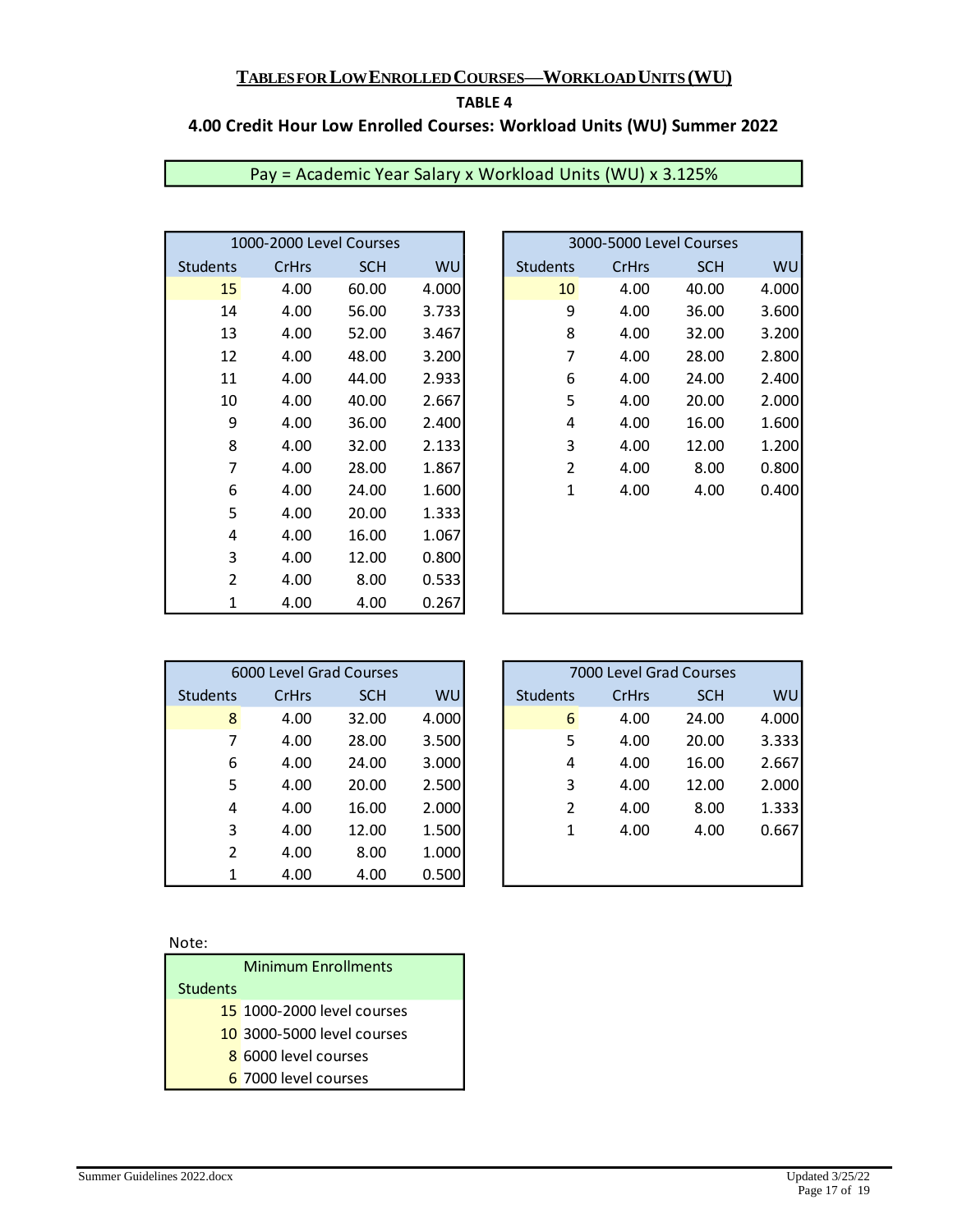#### **TABLE 5**

# **5.00 Credit Hour Low Enrolled Courses: Workload Units (WU) Summer 2022**

|                 | 1000-2000 Level Courses |            |       |  |                 | 3000-5000 Level Courses |            |
|-----------------|-------------------------|------------|-------|--|-----------------|-------------------------|------------|
| <b>Students</b> | CrHrs                   | <b>SCH</b> | WU    |  | <b>Students</b> | CrHrs                   | <b>SCH</b> |
| 15              | 5.00                    | 75.00      | 5.000 |  | 10              | 5.00                    | 50.00      |
| 14              | 5.00                    | 70.00      | 4.667 |  | 9               | 5.00                    | 45.00      |
| 13              | 5.00                    | 65.00      | 4.333 |  | 8               | 5.00                    | 40.00      |
| 12              | 5.00                    | 60.00      | 4.000 |  | 7               | 5.00                    | 35.00      |
| 11              | 5.00                    | 55.00      | 3.667 |  | 6               | 5.00                    | 30.00      |
| 10              | 5.00                    | 50.00      | 3.333 |  | 5               | 5.00                    | 25.00      |
| 9               | 5.00                    | 45.00      | 3.000 |  | 4               | 5.00                    | 20.00      |
| 8               | 5.00                    | 40.00      | 2.667 |  | 3               | 5.00                    | 15.00      |
| 7               | 5.00                    | 35.00      | 2.333 |  | $\overline{2}$  | 5.00                    | 10.00      |
| 6               | 5.00                    | 30.00      | 2.000 |  | $\mathbf{1}$    | 5.00                    | 5.00       |
| 5               | 5.00                    | 25.00      | 1.667 |  |                 |                         |            |
| 4               | 5.00                    | 20.00      | 1.333 |  |                 |                         |            |
| 3               | 5.00                    | 15.00      | 1.000 |  |                 |                         |            |
| $\overline{2}$  | 5.00                    | 10.00      | 0.667 |  |                 |                         |            |
| 1               | 5.00                    | 5.00       | 0.333 |  |                 |                         |            |

| Pay = Academic Year Salary x Workload Units (WU) x 3.125% |  |  |
|-----------------------------------------------------------|--|--|
|-----------------------------------------------------------|--|--|

| 1000-2000 Level Courses |       |            |       |                 |       | 3000-5000 Level Courses |           |
|-------------------------|-------|------------|-------|-----------------|-------|-------------------------|-----------|
| Students                | CrHrs | <b>SCH</b> | WU    | <b>Students</b> | CrHrs | <b>SCH</b>              | <b>WU</b> |
| 15                      | 5.00  | 75.00      | 5.000 | 10              | 5.00  | 50.00                   | 5.000     |
| 14                      | 5.00  | 70.00      | 4.667 | 9               | 5.00  | 45.00                   | 4.500     |
| 13                      | 5.00  | 65.00      | 4.333 | 8               | 5.00  | 40.00                   | 4.000     |
| 12                      | 5.00  | 60.00      | 4.000 | 7               | 5.00  | 35.00                   | 3.500     |
| 11                      | 5.00  | 55.00      | 3.667 | 6               | 5.00  | 30.00                   | 3.000     |
| 10                      | 5.00  | 50.00      | 3.333 | 5               | 5.00  | 25.00                   | 2.500     |
| 9                       | 5.00  | 45.00      | 3.000 | 4               | 5.00  | 20.00                   | 2.000     |
| 8                       | 5.00  | 40.00      | 2.667 | 3               | 5.00  | 15.00                   | 1.500     |
| 7                       | 5.00  | 35.00      | 2.333 | $\overline{2}$  | 5.00  | 10.00                   | 1.000     |
| 6                       | 5.00  | 30.00      | 2.000 | $\mathbf{1}$    | 5.00  | 5.00                    | 0.500     |
| 5                       | 5.00  | 25.00      | 1.667 |                 |       |                         |           |
| 4                       | 5.00  | 20.00      | 1.333 |                 |       |                         |           |
| 3                       | 5.00  | 15.00      | 1.000 |                 |       |                         |           |
| $\overline{2}$          | 5.00  | 10.00      | 0.667 |                 |       |                         |           |
| 1                       | 5.00  | 5.00       | 0.333 |                 |       |                         |           |
|                         |       |            |       |                 |       |                         |           |

| 6000 Level Grad Courses |       |            |           |  |  |  |  |
|-------------------------|-------|------------|-----------|--|--|--|--|
| <b>Students</b>         | CrHrs | <b>SCH</b> | <b>WU</b> |  |  |  |  |
| 8                       | 5.00  | 40.00      | 5.000     |  |  |  |  |
| 7                       | 5.00  | 35.00      | 4.375     |  |  |  |  |
| 6                       | 5.00  | 30.00      | 3.750     |  |  |  |  |
| 5                       | 5.00  | 25.00      | 3.125     |  |  |  |  |
| 4                       | 5.00  | 20.00      | 2.500     |  |  |  |  |
| 3                       | 5.00  | 15.00      | 1.875     |  |  |  |  |
| $\mathfrak{p}$          | 5.00  | 10.00      | 1.250     |  |  |  |  |
| 1                       | 5.00  | 5.00       | 0.625     |  |  |  |  |

| ×<br>۰, |
|---------|

|                 | <b>Minimum Enrollments</b> |
|-----------------|----------------------------|
| <b>Students</b> |                            |
|                 | 15 1000-2000 level courses |
|                 | 10 3000-5000 level courses |
|                 | 8 6000 level courses       |
|                 | 6 7000 level courses       |
|                 |                            |

|          | 6000 Level Grad Courses |            |       |  |
|----------|-------------------------|------------|-------|--|
| Students | <b>CrHrs</b>            | <b>SCH</b> | WU    |  |
| 8        | 5.00                    | 40.00      | 5.000 |  |
| 7        | 5.00                    | 35.00      | 4.375 |  |
| 6        | 5.00                    | 30.00      | 3.750 |  |
| 5        | 5.00                    | 25.00      | 3.125 |  |
| 4        | 5.00                    | 20.00      | 2.500 |  |
| 3        | 5.00                    | 15.00      | 1.875 |  |
| 2        | 5.00                    | 10.00      | 1.250 |  |
| 1        | 5.00                    | 5.00       | 0.625 |  |